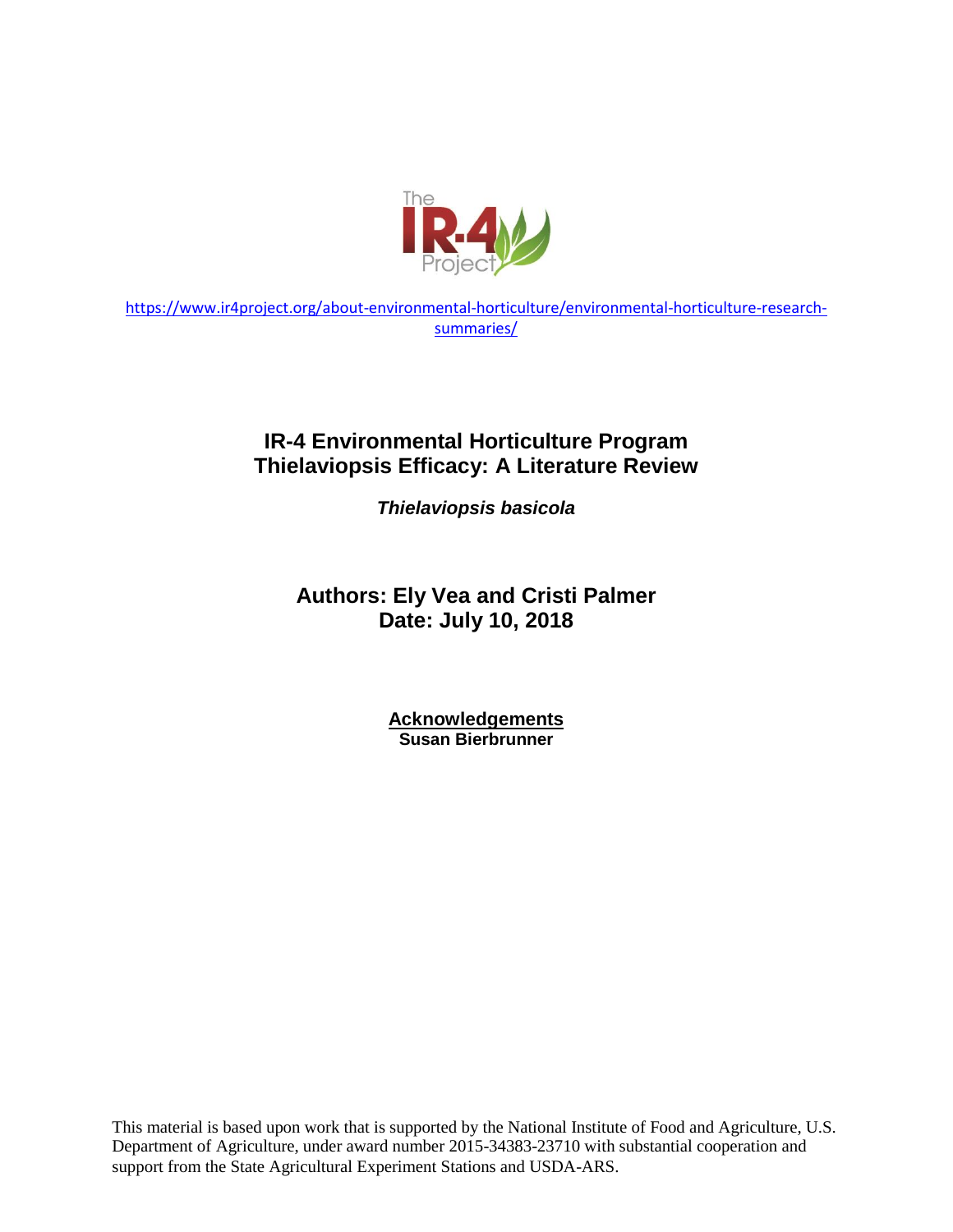## <span id="page-1-0"></span>**Table of Contents**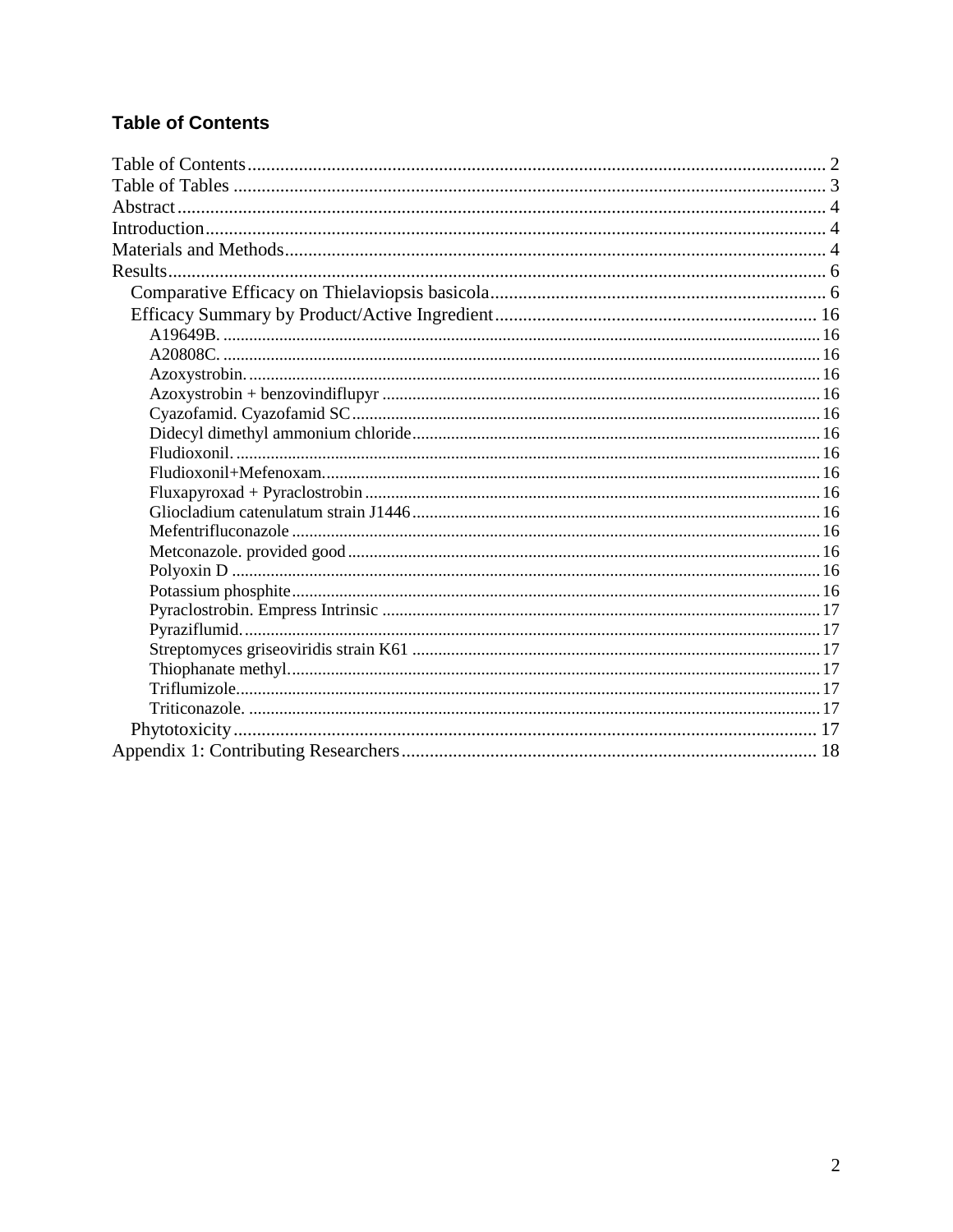## <span id="page-2-0"></span>**Table of Tables**

| Table 1. List of Products and Rates Tested on Ornamental Horticulture Plants from 2003 to     |  |
|-----------------------------------------------------------------------------------------------|--|
| 2017.4                                                                                        |  |
| Table 2. * Efficacy on Black Root Rot (Thielaviopsis basicola) on Vinca (Catharanthus         |  |
|                                                                                               |  |
| Table 3. * Efficacy on Black Root Rot (Thielaviopsis basicola) on Pansy (Viola x              |  |
|                                                                                               |  |
| Table 4. * Efficacy on Black Root Rot (Thielaviopsis basicola) on Pansy (Viola x              |  |
|                                                                                               |  |
| Table 5. * Efficacy on Black Root Rot (Thielaviopsis basicola) on Pansy (Viola x              |  |
|                                                                                               |  |
| Table 6. * Efficacy on Black Root Rot (Thielaviopsis basicola) on Pansy (Viola x              |  |
|                                                                                               |  |
| Table 7. * Efficacy on Black Root Rot (Thielaviopsis basicola) on Pansy (Viola x              |  |
| wittrockiana) 'Delta Premium Purple Medley', Beckerman, IN, 2014.  10                         |  |
| Table 8. * Efficacy on Black Root Rot (Thielaviopsis basicola) on Petunia (Petunia x hybrida) |  |
| 'Madness Yellow', Hausbeck, MI, 2014                                                          |  |
| * Efficacy on Black Root Rot (Thielaviopsis basicola) on Pansy (Viola x<br>Table 9.           |  |
|                                                                                               |  |
| Table 10. * Efficacy on Black Root Rot (Thielaviopsis basicola) on Pansy (Viola x             |  |
|                                                                                               |  |
| Table 11. * Efficacy on Black Root Rot (Thielaviopsis basicola) on Vinca (Catharanthus        |  |
|                                                                                               |  |
| Table 12. * Efficacy on Black Root Rot (Thielaviopsis basicola) on Pansy (Viola x             |  |
|                                                                                               |  |
| Table 13. * Efficacy on Black Root Rot (Thielaviopsis basicola) on Petunia (Petunia x         |  |
|                                                                                               |  |
|                                                                                               |  |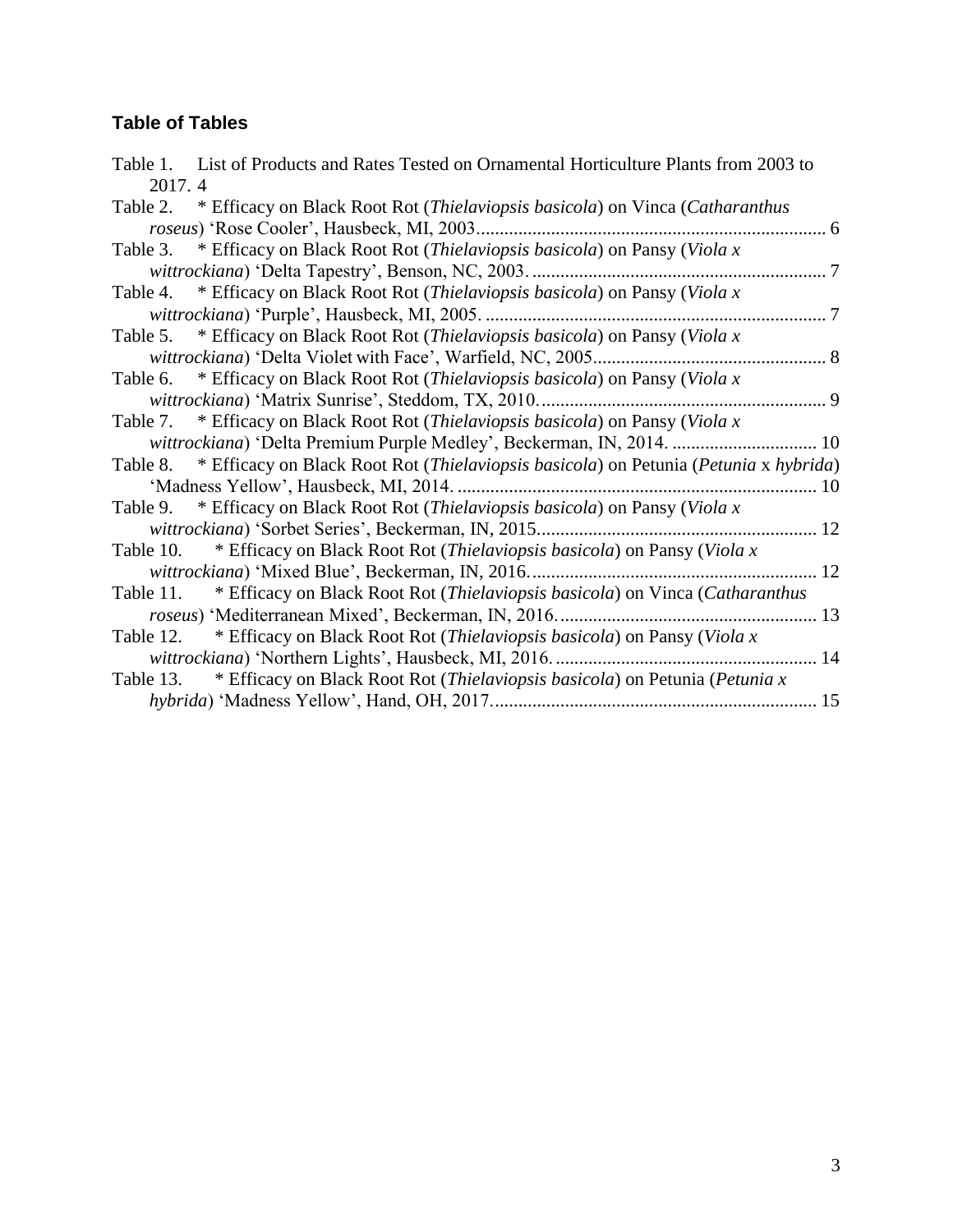#### <span id="page-3-0"></span>**Abstract**

From 2003 to 2017, numerous products representing 23 active ingredients were evaluated in greenhouse trials as soil drench against *Thielaviopsis basicola* causing black root rot on ornamentals (Table1). Although there were insufficient data for definitive conclusions, two new experimentals (BAS 750 mefentrifluconazole) and A20808C showed promising efficacy comparable to the standards. Several products that are not yet labeled for *Thielaviopsis basicola* also showed promising efficacy in single trials. These include Empress Intrinsic (pyraclostrobin), Endorse/Veranda O (polyoxin D), Mural (azoxystrobin + benzovindiflupyr), Tourney (metconazole) and Vital (potassium phosphite). The experimentals A19649B and Pyraziflumid SC (pyraziflumid) provided poor efficacy in single trials. The established standards 3336 and Terraguard generally provided excellent efficacy.

#### <span id="page-3-1"></span>**Introduction**

In 2018, IR-4 initiated a high priority project to determine efficacy of several fungicides on non-Oomycete root rot pathogens, including *Thielaviopsis* species, and obtain data supporting current and future registrations on ornamentals. We reviewed available ornamental trials published in Biological & Cultural Tests, Fungicide & Nematicide Tests and Plant Disease Management Reports to check efficacy of experimental and registered fungicides on *Thielaviopsis* species. This report is a brief summary of available data from ornamental trial reports. The source of report is included under each data table. Data from IR-4 project trials will be added when received from researchers.

#### <span id="page-3-2"></span>**Materials and Methods**

From 2003 to 2017, numerous products representing 23 active ingredients were evaluated in the greenhouse as soil drench to control black root rot (*Thielaviopsis basicola*). Twelve trials were conducted on pansy, petunia and vinca. Treatments were generally applied as soil drench either a few days before or immediately after *Thielaviopsis* inoculation, and reapplied biweekly. Researchers used a minimum of four replications. Disease severity and incidence were recorded at various intervals after initial application. Phytotoxicity or lack of it was generally noted in the reports. Six researchers were involved in the testing (Appendix 1).

Products were supplied to researchers by their respective manufacturers.

For IR-4 testing, the following protocol was used: 18-005. Please visit [https://www.ir4project.org/about](https://www.ir4project.org/about-environmental-horticulture/ehc-registration-support-research/env-hort-researcher-resources/)[environmental-horticulture/ehc-registration-support-research/env-hort-researcher-resources/](https://www.ir4project.org/about-environmental-horticulture/ehc-registration-support-research/env-hort-researcher-resources/) to view and download these protocols.

<span id="page-3-3"></span>**Table 1. List of Products and Rates Tested on Environmental Horticulture Plants from 2003 to 2017.**

| <b>Active Ingredient(s)</b>          | <b>Products</b> | <b>Manufacturer</b> | Rate(s) Tested | $#$ Trials           |  |
|--------------------------------------|-----------------|---------------------|----------------|----------------------|--|
| A19649B                              | A19649B         | Syngenta            | Drench         | 13f1oz               |  |
| A20808C                              | A20808C         | Syngenta            | Drench         | 27f1oz               |  |
| Azoxystrobin                         | Heritage        | Syngenta            | Drench         | $0.9$ oz per 100 gal |  |
| $Azoxystrobin +$<br>benzovindiflupyr | Mural 45WG      | Syngenta            | Drench         | $3$ oz per $100$ gal |  |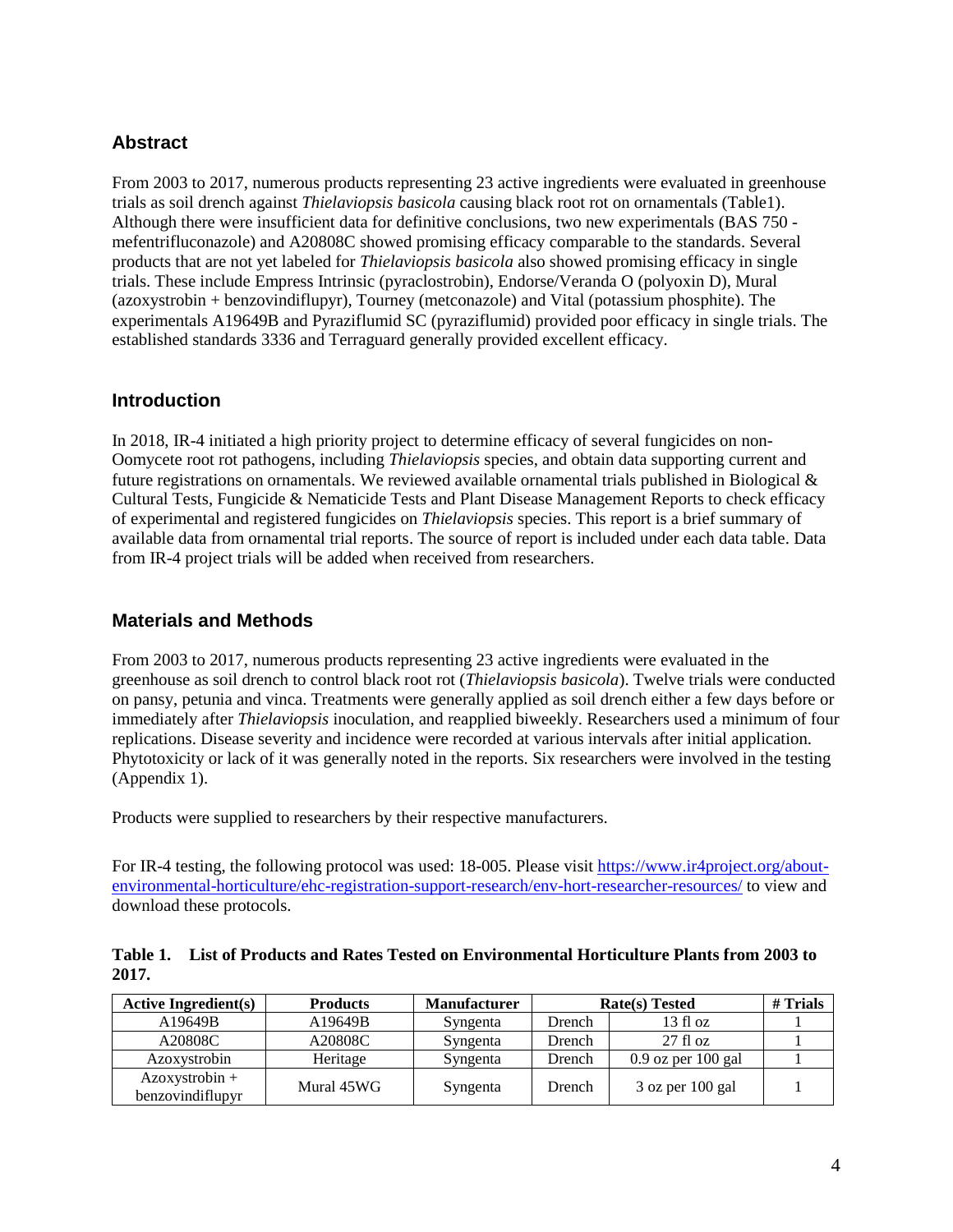| <b>Active Ingredient(s)</b>                 | <b>Products</b>          | Manufacturer  | <b>Rate(s)</b> Tested | # Trials                        |                |
|---------------------------------------------|--------------------------|---------------|-----------------------|---------------------------------|----------------|
|                                             |                          |               |                       | $1.5f1$ oz                      | 1              |
| Cyazofamid                                  | Cyazofamid 400SC         | <b>ISK</b>    | Drench                | 3 fl oz                         | 1              |
| Didecyl dimethyl<br>ammonium chloride       | KleenGrow                | Pace          | Drench                | $6 + 14$ fl oz per $100$<br>gal | $\mathbf{1}$   |
| Dipotassium                                 |                          |               |                       | 25.6 fl oz per 100 gal          | $\mathbf 1$    |
| phosphonate +                               | Biophos 43L              | Agrisel       | Drench                | 64 fl oz per 100 gal            | $\mathbf 1$    |
| dipotassium<br>phosphate                    |                          |               |                       | 128 fl oz per 100 gal           | $\mathbf{1}$   |
| Etridiazole +                               | <b>Banrot WP</b>         | <b>Scotts</b> |                       | 6 oz per 100 gal                | 1              |
| thiophanate-methyl                          |                          |               | Drench                | 8 oz per 100 gal                | $\mathbf 1$    |
| Fludioxonil                                 | Medallion                | Syngenta      | Drench                | 1 oz per 100 gal                | $\mathbf{1}$   |
|                                             |                          |               |                       | 2 oz per 100 gal                | $\overline{4}$ |
| Fludioxonil +<br>mefenoxam                  | Hurricane                | Syngenta      | Drench                | $0.75$ oz per $100$ gal         | 1              |
|                                             |                          |               |                       | 4 fl oz per 100 gal             | $\overline{2}$ |
| Fluxapyroxad +                              |                          |               |                       | 6 fl oz per 100 gal             | $\overline{c}$ |
| Pyraclostrobin                              | BAS 703, Orkestra        | <b>BASF</b>   | Drench                | 8 fl oz per 100 gal             | 3              |
|                                             |                          |               |                       | 10 fl oz per 100 gal            | $\mathbf 1$    |
|                                             |                          |               |                       | 13 fl oz per 100 gal            | 1              |
| Gliocladium<br>catenulatum strain<br>J1446  | Prestop 37WP             | AgBio         | Drench                | 27 oz per 100 gal               | 1              |
|                                             |                          |               |                       | 1.8 fl oz per 100 gal           | $\overline{c}$ |
| Mefentrifluconazole                         | <b>BAS 750</b>           | <b>BASF</b>   | Drench                | 2.4 fl oz per 100 gal           | $\overline{2}$ |
|                                             |                          |               |                       | 3.0 fl oz per 100 gal           | $\overline{2}$ |
| Metconazole                                 | Tourney 50WDG            | Valent        | Drench                | 4 oz per 100 gal                | $\mathbf{1}$   |
| Pentachloronitrobenz<br>ene (PCNB)          | Terraclor 75WP           | Chemtura      | Drench                | 4 oz per 100 gal                | $\mathbf{1}$   |
|                                             | Endorse 11.3D            |               | Drench                | 4 oz per 100 gal                | 1              |
| Polyoxin D                                  |                          | Arysta        |                       | 8 oz per 100 gal                | $\mathbf{1}$   |
|                                             | Veranda O WDG            | OHP           | Drench                | 0.25 lb per 100 gal             | 1              |
|                                             |                          |               |                       | 0.50 lb per 100 gal             | 1              |
| Potassium phosphite                         | Vital 4L                 | Luxembourg    | Drench                | 32 fl oz per 100 gal            | $\mathbf{1}$   |
|                                             |                          |               |                       | 64 fl oz per 100 gal            | $\mathbf{1}$   |
| Pyraclostrobin                              | <b>Empress Intrinsic</b> | <b>BASF</b>   | Drench                | 3 fl oz per 100 gal             | $\overline{2}$ |
|                                             | <b>SC</b>                |               |                       | 23.8 fl oz per 100 gal          | $\mathbf{1}$   |
|                                             |                          |               |                       | 1.69 fl oz per 100 gal          | $\mathbf{1}$   |
| Pyraziflumid                                | Pyraziflumid 20SC        | Nichino       | Drench                | 3.38 fl oz per 100 gal          | 1              |
|                                             |                          |               |                       | $6.76$ fl oz per $100$ gal      | 1              |
| Streptomyces<br>griseoviridis strain<br>K61 | Mycostop 11G             | Verdera       | Drench                | $0.18$ oz per $100$ gal         | 1              |
|                                             |                          |               |                       | 4 oz per 100 gal                | 1              |
|                                             | 3336 50WP                | Cleary        | Drench                | 8 oz per 100 gal                | 1              |
|                                             |                          |               |                       | 16 oz per 100 gal               | 3              |
| Thiophanate methyl                          | 3336 SC                  |               | Drench                | 24 fl oz per 100 gal            | 1              |
|                                             | Topsin-M WP              | <b>Nisso</b>  | Drench                | 16 oz per 100 gal               | 1              |
|                                             | Topsin-M WSB             |               |                       | 12 oz per 100 gal               | 1              |
|                                             | OHP 6672 F               | OHP           | Drench                | 14.5 fl oz per 100 gal          | 1              |
|                                             | Terraguard 50W           |               | Drench                | 4 oz per 100 gal                | $\overline{c}$ |
| Triflumizole                                |                          | Chemtura      |                       | 6 fl oz per 100 gal             | 1              |
|                                             | Terraguard SC            |               | Drench                | 8 fl oz per 100 gal             | 1              |
|                                             |                          |               |                       | 24 fl oz per 100 gal            | $\mathbf{1}$   |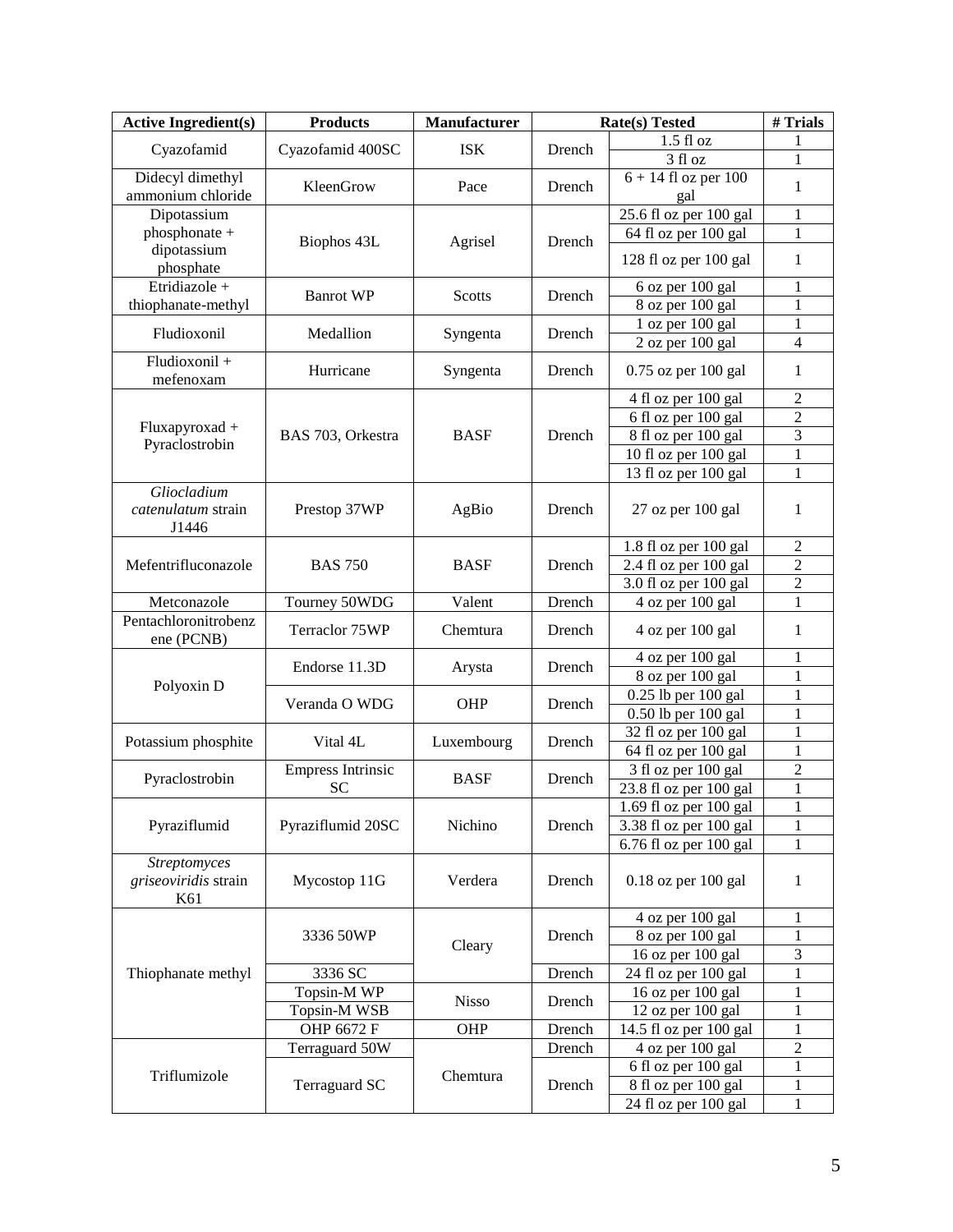| <b>Active Ingredient(s)</b> | Products | <b>Manufacturer</b> | <b>Rate(s)</b> Tested | # Trials              |  |
|-----------------------------|----------|---------------------|-----------------------|-----------------------|--|
| Triticonazole               |          | BASF                | Drench                | 2 fl oz per $100$ gal |  |
|                             | Trinity  |                     |                       | 6 fl oz per 100 gal   |  |

#### <span id="page-5-0"></span>**Results**

#### <span id="page-5-1"></span>*Comparative Efficacy on Thielaviopsis basicola*

In 2003, Hausbeck conducted a trial to determine efficacy of several fungicides applied as drench to control black root rot (*Thielaviopsis basicola*) on vinca (*Catharanthus roseus*). Plant roots were dipped into a spore solution and planted into a soilless medium on May 5; treatments were applied on May 9 and 23. Banrot 40WP and 3336 50WP completely prevented plant death from a severe disease pressure [\(Table](#page-5-2)  [2\)](#page-5-2). Terraclor and Terraguard were less effective.

<span id="page-5-2"></span>**Table 2. \* Efficacy on Black Root Rot (***Thielaviopsis basicola***) on Vinca (***Catharanthus roseus***) 'Rose Cooler', Hausbeck, MI, 2003.**

|                                                   | <b>Plant Health Rating</b> <sup>x</sup><br><b>Plant Death</b> $(\% )$<br><b>Rate Per</b> |           |                   |           |                   |           |  |
|---------------------------------------------------|------------------------------------------------------------------------------------------|-----------|-------------------|-----------|-------------------|-----------|--|
| <b>Treatment</b>                                  | <b>100 Gal</b>                                                                           | 5/23      | 5/30              | 6/6       | 5/30              | 6/6       |  |
| 3336 50WP (thiophanate-methyl)                    | $4.0 \text{ oz}$                                                                         | $1.2$ ab  | 1.5a              | $1.3$ ab  | 0.0a              | 0.0a      |  |
| Banrot 40WP (etridiazole +<br>thiophanate-methyl) | 8.0 oz                                                                                   | 1.0a      | 1.5a              | $1.2$ ab  | 0.0a              | 0.0a      |  |
| Terraclor 75WP (PCNB)                             | $4.0 \text{ oz}$                                                                         | $3.2$ bcd | 3.8 <sub>bc</sub> | $3.3b-e$  | $50.0$ ab         | $50.0$ ab |  |
| Terraguard 50W (triflumizole)                     | $4.0 \text{ oz}$                                                                         | $1.8$ abc | $2.7$ ab          | $2.2$ abc | $16.7$ ab         | 16.7 ab   |  |
| Untreated uninoculated                            |                                                                                          | $1.5$ ab  | 1.0a              | 1.0a      | 0.0a              | 0.0a      |  |
| Untreated inoculated                              |                                                                                          | 3.8d      | 4.7 <sub>bc</sub> | $4.5$ de  | 66.7 <sub>b</sub> | 83.3 b    |  |

\* Not an IR-4 Experiment: F&N Tests Vol 59:OT016.

<sup>x</sup> Rated on a scale of 1-5, where 1=healthy, 5=dead. Means followed by same letter do not differ significantly based on Tukey's Studentized Range test, *P*=0.05.

In 2003, Benson conducted a trial to determine efficacy of several fungicides applied as drench to control black root rot (*Thielaviopsis basicola*) on pansy (*Viola x wittrockiana*). Initially, Mycostop (0.07 oz/cu yd) and Prestop (10 oz/cu yd) were incorporated into the container mix prior to transplanting, and the other products were drenched at 100 ml per 6-cell pack on Jan 3, 5 days before inoculating plants. All materials were re-applied as drenches on Feb 11 and Mar 5 for a total of three applications (30-day schedule). Disease pressure was severe in both controls. After 75 days, the non -inoculated control had become heavily infected by splash dispersal of inoculum from overhead watering. Biophos at the highest rate, Vital at the two highest rates and 3336 WP significantly reduced black root rot and increased plant weights, while Prestop and Mycostop were ineffective [\(Table 3\)](#page-6-0). No phytotoxicity was observed from any treatment.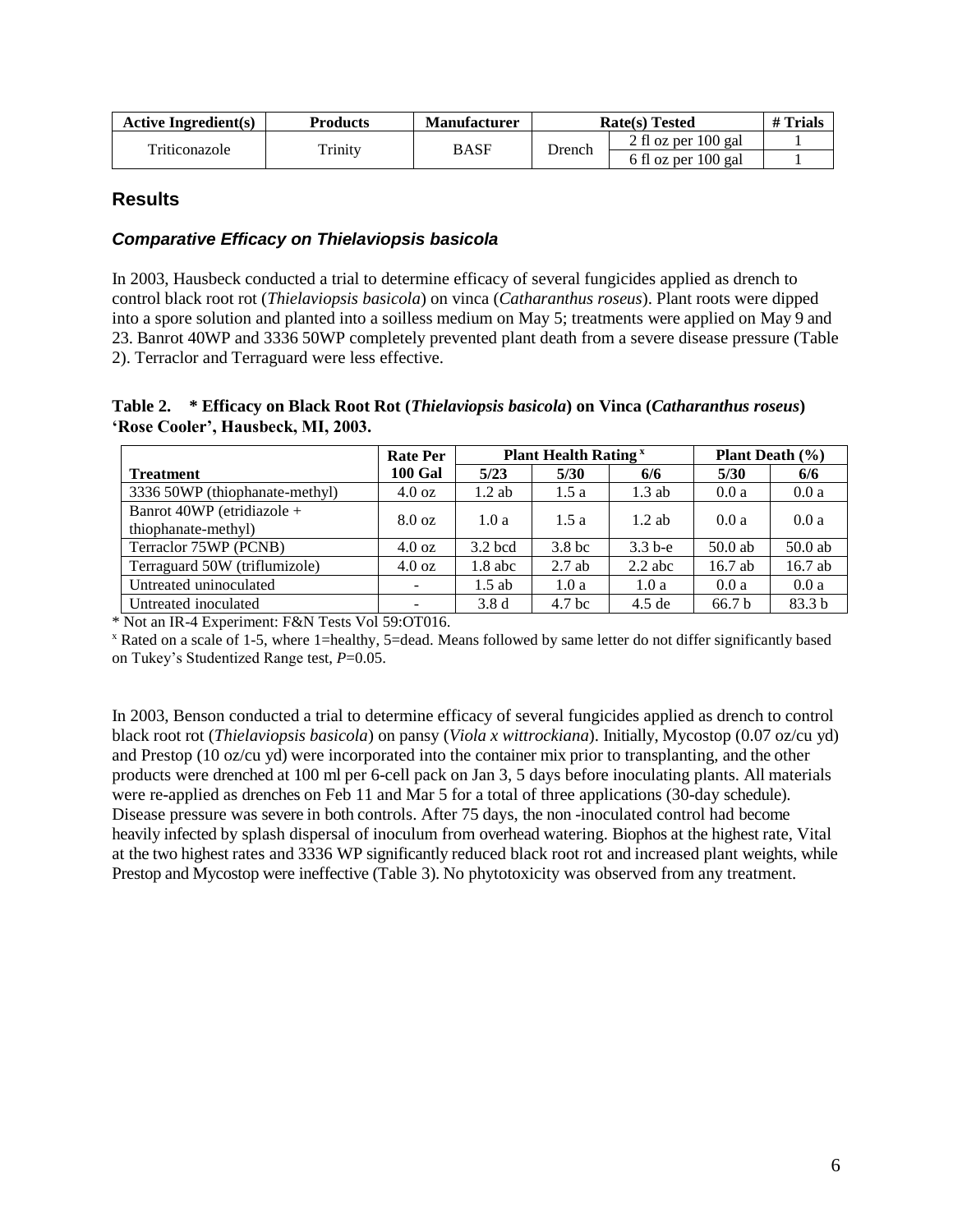<span id="page-6-0"></span>**Table 3. \* Efficacy on Black Root Rot (***Thielaviopsis basicola***) on Pansy (***Viola x wittrockiana***) 'Delta Tapestry', Benson, NC, 2003.**

|                                                      | <b>Rate Per</b>      | <b>Root</b>       | Top Wt            |
|------------------------------------------------------|----------------------|-------------------|-------------------|
| <b>Treatment</b>                                     | <b>100 Gal</b>       | Rating $x$        | (g)               |
| 3336 50WP (thiophanate-methyl)                       | 8 <sub>oz</sub>      | 2.3c              | 11.9 a            |
|                                                      | $25.6 \text{ fl oz}$ | 2.7 <sub>bc</sub> | 8.8 bc            |
| Biophos $43L$ (dipotassium phosphonate + dipotassium | 64 fl oz             | 2.5c              | 9.4 b             |
| phosphate)                                           | 128f1oz              | 2.5c              | $10.4$ ab         |
| Mycostop 11G ( <i>Streptomyces</i> strain K61)       | $0.18 \text{ oz}$    | 3.6a              | 4.7 e             |
| Prestop 37WP (Gliocladium catenulatum strain J1446)  | $27 \text{ oz}$      | 3.6a              | 4.5e              |
| Vital 4L (potassium phosphite)                       | $32 \text{ fl oz}$   | 2.2c              | 8.4 bc            |
|                                                      | $64$ fl $oz$         | 2.1c              | $9.6$ ab          |
| Untreated uninoculated                               |                      | $3.1$ ab          | 4.8 <sub>de</sub> |
| Untreated inoculated                                 |                      | $3.1$ ab          | 7.0 cd            |

\* Not an IR-4 Experiment: F&N Tests Vol 59:OT024.

 $\overline{x}$  Rated on a scale of 1-5, where 1= healthy, no black root rot, 2= lesions of black root rot on some roots, 3= root rot severe, 50% of root system diseased,  $4=$  root rot very severe, 75% or more of root system diseased, and  $5=$  plant dead, few roots and all diseased. Means followed by same letter do not differ significantly based on Waller-Duncan k ratio, k=100, *P*=0.05.

In 2005, Hausbeck conducted a trial to determine efficacy of several fungicides applied as drench to control black root rot (*Thielaviopsis basicola*) on pansy (*Viola x wittrockiana*). Treatments were applied on May 5 to plants that were inoculated the same day. Endorse at the high rate (8 oz), Medallion and Cleary's 3336 provided excellent control, comparable to the untreated uninoculated Check on plant health and death caused by a severe disease pressure [\(Table 4\)](#page-6-1). Heritage was less effective, while Cyazofamid was ineffective. No phytotoxicity was observed from any treatment.

<span id="page-6-1"></span>

|                               | Table 4. * Efficacy on Black Root Rot (Thielaviopsis basicola) on Pansy (Viola x wittrockiana) |  |
|-------------------------------|------------------------------------------------------------------------------------------------|--|
| 'Purple', Hausbeck, MI, 2005. |                                                                                                |  |

|                                    | <b>Rate Per</b>          |                  | <b>Plant Health Rating</b> <sup>x</sup> |                   | <b>Plant Death</b> $(\% )$ |       |                    |
|------------------------------------|--------------------------|------------------|-----------------------------------------|-------------------|----------------------------|-------|--------------------|
| <b>Treatment</b>                   | <b>100 Gal</b>           | 5/16             | 5/23                                    | 5/31              | 6/6                        | 5/31  | 6/6                |
| 3336 50WP (thiophanate-<br>methyl) | $16 \text{ oz}$          | 1.0a             | 1.4a                                    | 1.5a              | 1.5a                       | 12.5a | 12.5a              |
|                                    | $1.5 \text{ fl oz}$      | 2.3 <sub>b</sub> | 3.4c                                    | 3.9 <sub>bc</sub> | 4.8 <sub>b</sub>           | 12.5a | 75.0 b             |
| Cyazofamid 400SC                   | $3$ fl oz                | 2.7 <sub>b</sub> | 3.9c                                    | 4.4c              | 5.0 <sub>b</sub>           | 37.5a | 100.0 <sub>b</sub> |
|                                    | 4 oz                     | 1.0a             | 1.0a                                    | 1.4a              | 1.6a                       | 0.0a  | 14.3a              |
| Endorse 11.3DF (polyoxin D)        | 8 <sub>oz</sub>          | 1.0a             | 1.0a                                    | 1.0a              | 1.1a                       | 0.0a  | 0.0a               |
| Heritage 50WG (azoxystrobin)       | $0.9 \text{ oz}$         | 1.3a             | 2.5 <sub>b</sub>                        | 3.1 <sub>b</sub>  | 4.6 <sub>b</sub>           | 12.5a | 62.5 <sub>b</sub>  |
| Medallion 50WP (fludioxonil)       | $2 \text{ oz}$           | 1.0a             | 1.1a                                    | 1.5a              | 2.0a                       | 0.0a  | 0.0a               |
| Untreated uninoculated             | $\overline{\phantom{a}}$ | 1.0a             | 1.0a                                    | 1.0a              | 1.0a                       | 0.0a  | 0.0a               |
| Untreated inoculated               |                          | 2.4 <sub>b</sub> | 3.3c                                    | 4.3c              | 5.0 <sub>b</sub>           | 25.0a | 100.0 <sub>b</sub> |

\* Not an IR-4 Experiment: F&N Tests Vol 61:OT020.

<sup>x</sup> Rated on a scale of 1-5, where 1=healthy, 5=dead. Means followed by same letter do not differ significantly based on Student-Newman-Keuls test, *P*=0.05.

In 2005, Warfield conducted a trial to determine efficacy of several fungicides applied as drench to control black root rot (*Thielaviopsis basicola*) on pansy (*Viola x wittrockiana*). Treatments were applied on Apr 6 to plants that were inoculated on Mar 31; a second application occured at dates shown i[n Table](#page-7-0)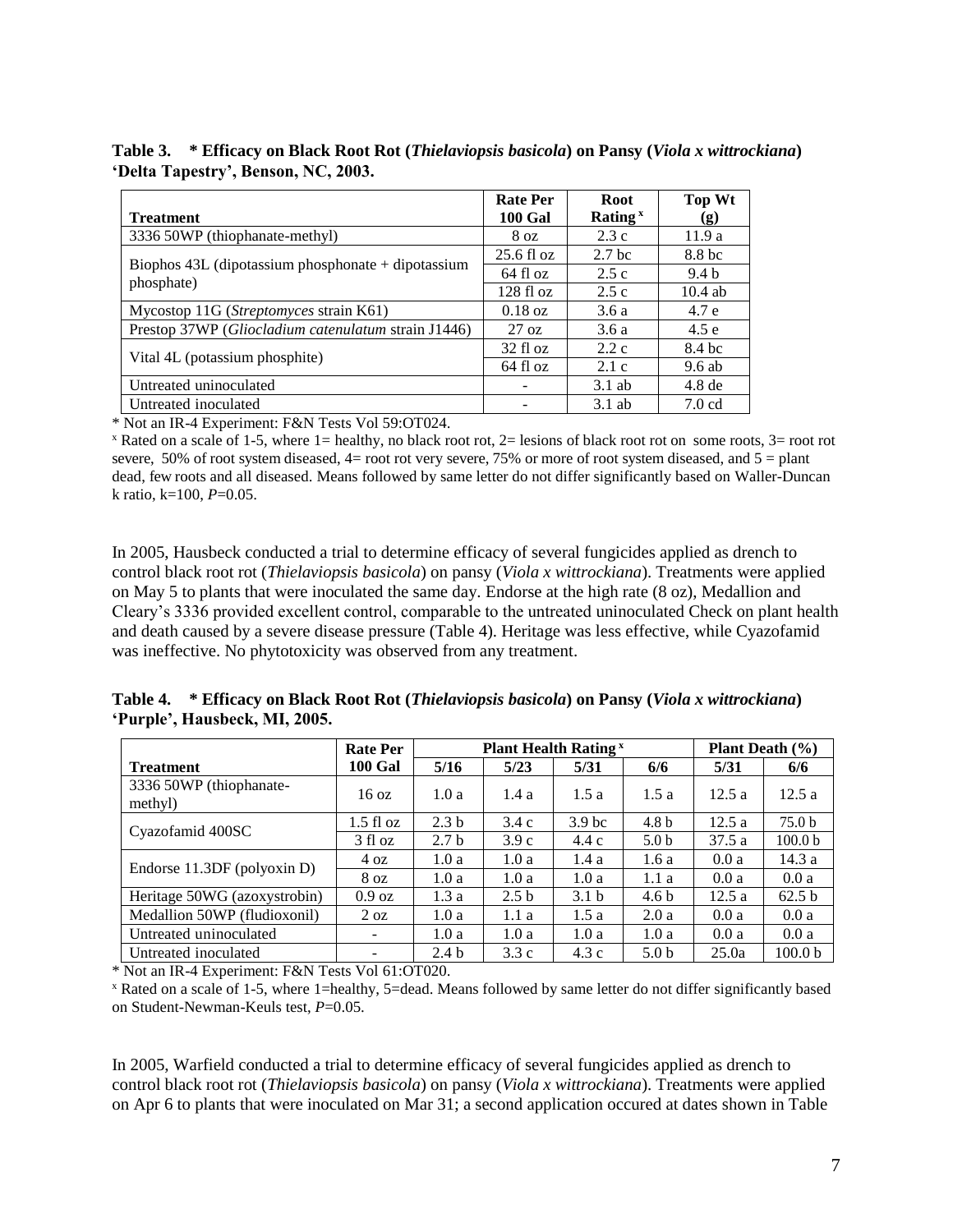[5.](#page-7-0) The standard 3336 50WP provided excellent control, comparable to the untreated uninoculated Check on root rot rating caused by a severe disease pressure [\(Table 5\)](#page-7-0). Banrot and Terraguard were also effective, while Medallion was ineffective.

<span id="page-7-0"></span>**Table 5. \* Efficacy on Black Root Rot (***Thielaviopsis basicola***) on Pansy (***Viola x wittrockiana***) 'Delta Violet with Face', Warfield, NC, 2005.**

|                                                    | <b>Rate Per</b> | Applic.      | Health            | <b>Root</b>      | <b>Top</b>        |
|----------------------------------------------------|-----------------|--------------|-------------------|------------------|-------------------|
| <b>Treatment</b>                                   | <b>100 Gal</b>  | <b>Dates</b> | Rating $x$        | Rating $y$       | Wt(g)             |
| 3336 50WP (thiophanate-methyl)                     | 16 oz           | 4/6, 4/27    | 1.9c              | 1.3 <sub>d</sub> | 0.61 <sub>b</sub> |
| Banrot 40WP (etridiazole + thiophanate-<br>methyl) | 6 <sub>oz</sub> | 4/6, 5/4     | 1.9c              | 2.5c             | $0.52$ bc         |
| Medallion 50WSP (fludioxonil)                      | $2 \text{ oz}$  | 4/6, 4/27,   | 3.8 <sub>b</sub>  | $4.7$ ab         | 0.10d             |
| Terraguard 50W (triflumizole)                      | 4 oz            | 4/6, 4/20    | 2.5c              | 2.8c             | 0.37c             |
| Untreated uninoculated                             | -               |              | 1.0 <sub>d</sub>  | 1.5d             | 0.90a             |
| Untreated inoculated                               |                 |              | 4.9a <sup>x</sup> | 5.0a             | 0.04d             |

\* Not an IR-4 Experiment: F&N Tests Vol 61:OT002. Not all products tested included in table.

 $x$  Rated on a scale of 1-5, where 1= healthy plant, dark green leaves, three or more flowers or buds,  $2=$  dark green leaves, branching, height reduction, one or more flowers, 3=no branching, height reduction, one or more flowers, 4= severely stunted, moderate chlorosis, one bud or flower present, 5= severe stunting, severe chlorosis, no flowers. Means followed by same letter do not differ significantly based on Waller-Duncan k ratio, t-test, k=100, P=0.05. <sup>y</sup> Rated on a scale of 1-5, where 1=healthy white roots filled pot,  $2=$  white roots with a few brown roots, roots filled pot, 3= mostly white roots, roots only partially filled pot, lesions of black root rot on some roots, 4= root rot severe, 66% or more of root system with lesions of black root rot, 5= severely infected roots, roots failed to grow beyond plug.

In 2010, Steddom conducted a trial to determine efficacy of several fungicides applied as drench to control black root rot (*Thielaviopsis basicola*) on pansy (*Viola x wittrockiana*). Treatments were applied when the plugs were watered in, within 4 hours after infestation. Trinity 2SC was applied on Apr 14 and May 5. All other fungicides were applied on Apr 14, Apr 28 and May 12. Veranda O at the high rate and both Hurricane treatments reduced foliar disease symptoms from a severe disease pressure [\(Table 6\)](#page-8-0). However, the high rate of Veranda O was the only treatment that significantly reduced the severity ofboth foliar and root symptoms. The consistent differences between the uninoculated Check and any of the fungicide treatments from May 7 and beyond illustrate the importance of sanitation in management of this disease, with chemicals being used prophylactically. No phytotoxicity was observed from any treatment.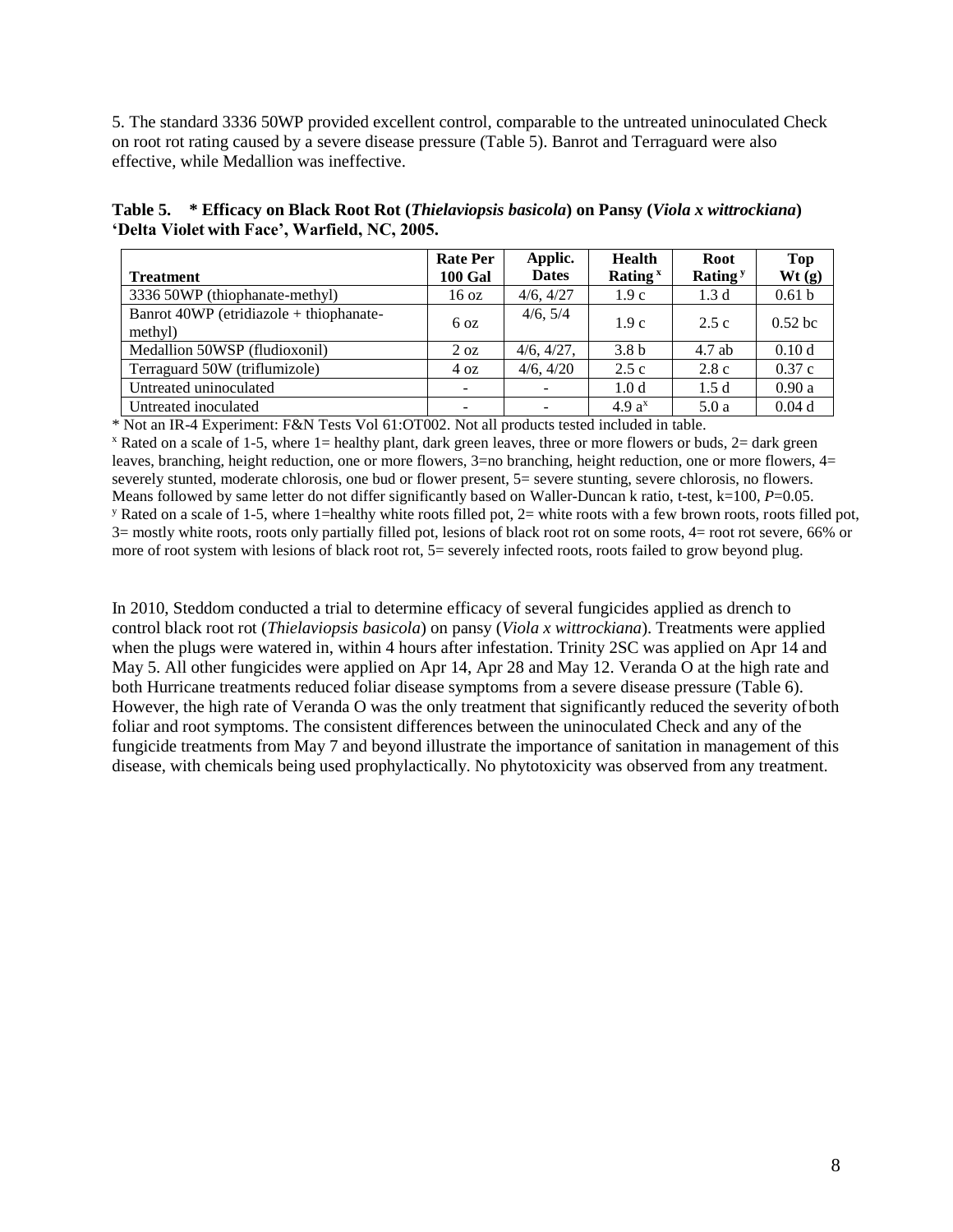|                                                                                          | Rate Per          | Visual Disease Rating |                   |                  |                   |  |  |
|------------------------------------------------------------------------------------------|-------------------|-----------------------|-------------------|------------------|-------------------|--|--|
| Treatment                                                                                | $100$ Gal         | Apr $30x$             | May $7^x$         | May $14^x$       | May $19w$         |  |  |
| 3336 WP (thiophanate-methyl)                                                             | $16.0 \text{ oz}$ | 1.3a                  | $2.7$ abc         | $3.3$ a-d        | $3.3$ abc         |  |  |
| Hurricane (fludioxonil + mefenoxam)                                                      | $0.75 \text{ oz}$ | 0.040 d               | $0.88$ de         | 2.7d             | 3.3 <sub>bc</sub> |  |  |
| KleenGrow + KleenGrow <sup><math>z</math></sup> (didecyl)<br>dimethyl ammonium chloride) | $6 + 13$ fl oz    | $1.2$ ab              | $2.5$ abc         | $3.3$ a-d        | 4.0a              |  |  |
|                                                                                          | $1.0 \text{ oz}$  | $1.1$ ab              | $2.5$ abc         | $3.1$ bcd        | $3.3$ abc         |  |  |
| Medallion (fludioxonil)                                                                  | $2.0 \text{ oz}$  | 1.3a                  | $2.5$ abc         | $3.4$ abc        | $3.6$ abc         |  |  |
|                                                                                          | $2.0$ fl oz       | 1.3a                  | $3.0$ ab          | $3.3$ a-d        | $3.3$ abc         |  |  |
| Trinity 2SC (triticonazole)                                                              | $6.0$ fl oz       | 1.3a                  | 3.3a              | 4.0a             | $3.7$ ab          |  |  |
|                                                                                          | $0.25$ lb         | $0.42$ bcd            | $2.5$ abc         | $3.4$ abc        | $3.6$ abc         |  |  |
| Veranda O WDG (polyoxin D)                                                               | $0.5$ lb          | $0.93$ abc            | 2.1 <sub>bc</sub> | $2.9 \text{ cd}$ | 2.9c              |  |  |
| Untreated uninoculated                                                                   |                   | $0.10 d^{x}$          | 0.63 e            | 1.6e             | 0.40d             |  |  |
| Untreated inoculated                                                                     |                   | $1.0$ ab              | $2.4$ abc         | 3.7ab            | $3.8$ ab          |  |  |

<span id="page-8-0"></span>**Table 6. \* Efficacy on Black Root Rot (***Thielaviopsis basicola***) on Pansy (***Viola x wittrockiana***) 'Matrix Sunrise', Steddom, TX, 2010.**

\* Not an IR-4 Experiment: Plant Disease Management Reports Vol 5:OT010. Not all products tested included in table.

 $x$  Visual assessment of foliage based on a 0-5 scale where 0= healthy, 3= chlorosis and stunting with plant unmarketable, and 5=plant nearly dead. Means followed by same letter do not differ significantly based on Fisher's Protected LSD test, P=0.05.

<sup>y</sup> Visual assessment of the whole plant based on a 0-5 scale where 0=a large, healthy plant with no root discoloration, 3=a moderately stunted plant with discolored roots, and 5=a plant that is severely stunted with the majority of roots with black streaking.

<sup>z</sup> Initial application at low rate followed by the high rate for subsequent applications.

In 2014, Beckerman conducted a trial to determine efficacy of several fungicides applied as drench to control black root rot (*Thielaviopsis basicola*) on pansy (*Viola x wittrockiana*). Fungicides were applied on day 0, week three, and week six. On day 2, roots were rinsed, suspended in a *Thielaviopsis* spore suspension  $(6.4 \times 10^8 \text{ spores/ml})$  for 10 seconds, and then re-potted. BAS 703 (4 fl oz) had healthier roots compared to the positive control and BAS 703 (6 fl oz). The results of this study suggest that the low rate of BAS 703 (4 fl oz) effectively controls black root rot with little to no phytotoxicity [\(Table 7\)](#page-9-0). However, higher rates of BAS 703 (6 and 8 fl oz) and Empress Intrinsic (3 fl oz) are phytotoxic to pansies and consequently allowed pathogen entry, resulting in lowered plant quality and root health.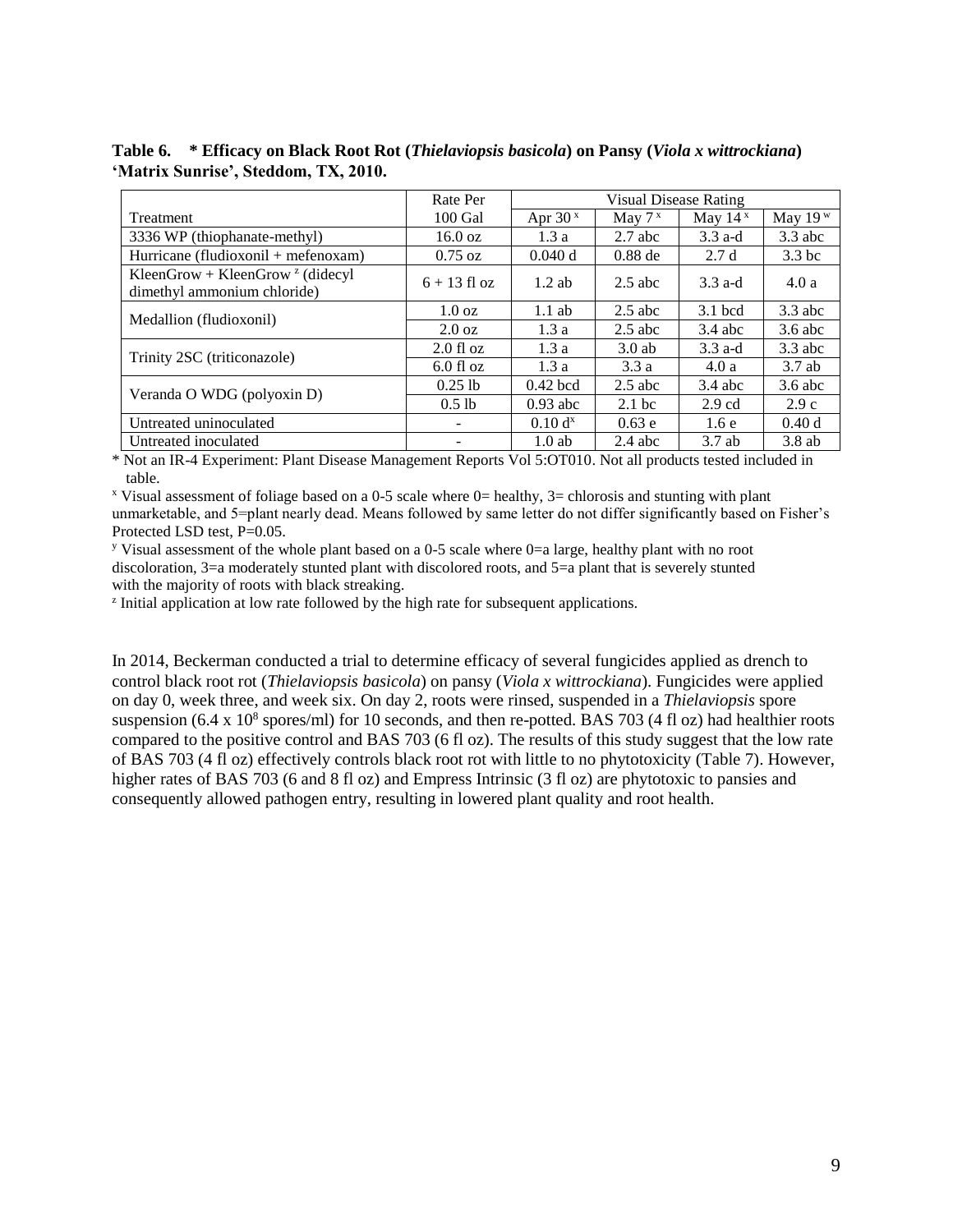|                                              | <b>Rate Per</b> | Week 6                                     |                    | Week 8                        |       | Week 10                       |       |                                    |
|----------------------------------------------|-----------------|--------------------------------------------|--------------------|-------------------------------|-------|-------------------------------|-------|------------------------------------|
| <b>Treatment</b>                             | <b>100 Gal</b>  | <b>Plant</b><br><b>Health</b> <sup>x</sup> | Phyto <sup>y</sup> | <b>Plant</b><br><b>Health</b> | Phyto | <b>Plant</b><br><b>Health</b> | Phyto | <b>Root</b><br>Rating <sup>z</sup> |
|                                              | 4 fl oz         | 4.2a                                       | $0.6$ ab           | 4.3a                          | 0.5a  | 4.7a                          | 0.5a  | $0.7$ ab                           |
| BAS 703 (pyraclostrobin $+$                  | 6 fl oz         | 2.7a                                       | 1.3a               | 2.3a                          | 1.6a  | 3.2a                          | 1.5a  | 2.3a                               |
| fluxapyroxad)                                | 8 fl oz         | 2.0a                                       | 1.7a               | 2.2a                          | 1.6a  | 2.0a                          | 1.7a  | $2.0$ ab                           |
| <b>Empress Intrinsic</b><br>(pyraclostrobin) | 3 fl oz         | 2.2a                                       | 1.3a               | 2.3a                          | 1.1 a | 2.3a                          | 1.2a  | $1.5$ ab                           |
| Untreated uninoculated                       |                 | 4.8a                                       | 0.0 <sub>b</sub>   | 4.8a                          | 0.0a  | 4.8a                          | 0.0a  | 0.0 <sub>b</sub>                   |
| Untreated inoculated                         |                 | 2.8a                                       | 0.0 <sub>b</sub>   | 3.0a                          | 0.0a  | 2.8a                          | 0.0a  | 2.2a                               |

<span id="page-9-0"></span>**Table 7. \* Efficacy on Black Root Rot (***Thielaviopsis basicola***) on Pansy (***Viola x wittrockiana***) 'Delta Premium Purple Medley', Beckerman, IN, 2014.**

\* Not an IR-4 Experiment: Plant Disease Management Reports Vol 12: OT018.

 $x$  Rated on a scale of 0-5, where 5= healthy, dark green leaves,  $4 = \langle 10\%$  leaf wilt or discoloration,  $3 =$  partly stunted, 30% leaf wilt discoloration, 2= severely stunted, >50% leaf wilt discoloration, 1= severely stunted, >90% leaf wilt or discoloration, 0= dead.Means followed by same letter do not differ significantly based on Tukey-Kramer HSD test, *P*=0.05.

<sup>y</sup> Rated on a scale of 0-3, where 0= no symptoms, 1= partial stunting and <10% leaf burn, 2= partial stunting and 50% leaf burn, 3=severely stunted and >75% leaf burn.

<sup>z</sup>Rated on a scale of 0-4, where 0= healthy all white roots, no sign of pathogen infection, 1= mostly white and few brown roots, no sign of pathogen, 2= mostly brown, no signs of pathogen, 3= mostly brown with signs of pathogen mycelia, 4= mostly dead with signs of pathogen mycelia.

In 2014, Hausbeck conducted a trial to determine efficacy of several fungicides applied as drench to control black root rot (*Thielaviopsis basicola*) on petunia (*Petunia* x *hybrida*). Plants were inoculated on Aug 27, treatments were applied on Aug 27 and Sep 10. Disease pressure was severe with 50% of the untreated inoculated control plants dead by the final rating date [\(Table 8\)](#page-9-1). Empress and the industry standards Medallion and Terraguard provided adequate control of the pathogen and resulted in plant health ratings statistically similar to the uninoculated Check by the final rating date. BAS 703 was not effective and resulted in plant health ratings statistically similar to the untreated inoculated control. Veinal chlorosis was observed on all plants treated with BAS 703; however, this symptom could not be associated exclusively with phytotoxicity, it could have been a symptom of injury from the pathogen, or a combination of both.

<span id="page-9-1"></span>**Table 8. \* Efficacy on Black Root Rot (***Thielaviopsis basicola***) on Petunia (***Petunia* **x** *hybrida***) 'Madness Yellow', Hausbeck, MI, 2014.**

|                               | <b>Rate Per</b> |                   | <b>Plant Health Rating</b> <sup>x</sup> | <b>Plant Death</b> $(\% )$ |        |                   |
|-------------------------------|-----------------|-------------------|-----------------------------------------|----------------------------|--------|-------------------|
| <b>Treatment</b>              | <b>100 Gal</b>  | Sep 8             | Sep 19                                  | Oct 1                      | Sep 19 | Oct 1             |
|                               | 4 fl oz         | $2.2 \text{ cd}$  | 2.3 <sub>bc</sub>                       | 3.0 <sub>b</sub>           | 0.0a   | 0.0a              |
| BAS 703 01F (pyraclostrobin + | 6 fl oz         | $2.2 \text{ cd}$  | 2.2 <sub>bc</sub>                       | 2.8 <sub>b</sub>           | 0.0a   | 0.0a              |
| fluxapyroxad)                 | 8 fl oz         | 2.3d              | 2.7c                                    | 3.8 <sub>b</sub>           | 16.7a  | 50.0 <sub>b</sub> |
| Empress SC (pyraclostrobin)   | 3 fl oz         | $1.5$ ab          | 1.0a                                    | 1.2a                       | 0.0a   | 0.0a              |
| Medallion 50WP (fludioxonil)  | $2 \text{ oz}$  | 1.7 <sub>bc</sub> | $1.3$ ab                                | 1.5a                       | 0.0a   | 0.0a              |
| Terraguard SC (triflumizole)  | 8 fl oz         | $1.8$ bcd         | 1.0a                                    | 1.2a                       | 0.0a   | 0.0a              |
| Untreated uninoculated        |                 | 1.0a              | 1.0a                                    | 1.0a                       | 0.0a   | 0.0a              |
| Untreated inoculated          |                 | 2.3d              | 3.0c                                    | 3.2 <sub>b</sub>           | 16.7 a | 50.0 <sub>b</sub> |

\* Not an IR-4 Experiment: Plant Disease Management Reports Vol 9:OT013.

<sup>x</sup> Rated on a scale of 1-5, where 1=healthy, 2=chlorosis/stunting, 3=minor wilting, 4=moderate/severe wilting, 5=plant death. Means followed by same letter do not differ significantly based on Fisher's LSD test, *P*=0.05.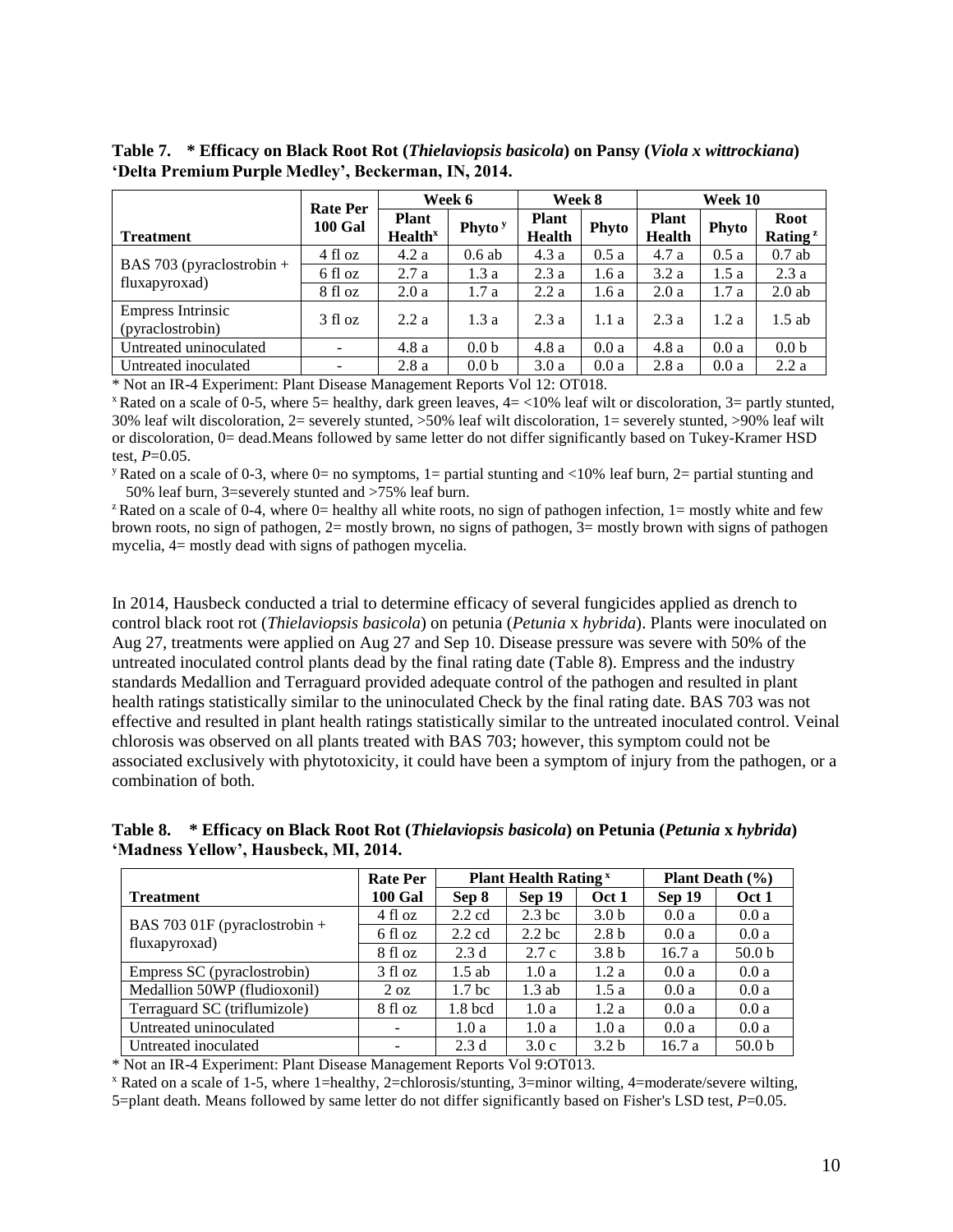In 2015, Beckerman conducted a trial to determine efficacy of several fungicides applied as drench to control black root rot (*Thielaviopsis basicola*) on pansy (*Viola x wittrockiana*). Treatments were applied on Mar 23, and inoculations occurred on Mar 24. All products were re-applied on Apr 6 and 20 for a total of three applications. Disease pressure was moderate and plant health decreased over time with the untreated, inoculated control plants showing chlorosis and stunting by the end of the trial period and the untreated, uninoculated control having consistently high visual plant health [\(Table 9\)](#page-11-0). Plants treated with lowest rate of BAS 70306 (8.0 fl oz) and Topsin-M displayed significantly high plant health throughout the trial. Plants treated with higher rates of BASF 70306 (10.0 and 13.0 fl oz) had lower plant health, and slight symptoms of phytotoxicity at the end of the trial.

In 2016, Beckerman conducted a trial to determine efficacy of several fungicides applied as drench to control black root rot (*Thielaviopsis basicola*) on pansy (*Viola x wittrockiana*). Treatments were applied on Jun 28, and inoculations occurred on Jun 29. All products were re-applied on Jul 28. Disease pressure was moderate to high and increased over time with the untreated, inoculated Check plants showing chlorosis, stunting and/or death by the end of the trial period [\(Table 10\)](#page-11-1). BAS 750 at 2.4 and 3.0 fl oz rates, along with Topsin-M and Terraguard, provided excellent disease control. All fungicides reduced the presence of fungal signs in the root tissue. Terraguard caused some phytotoxicity in the form of leaf distortion.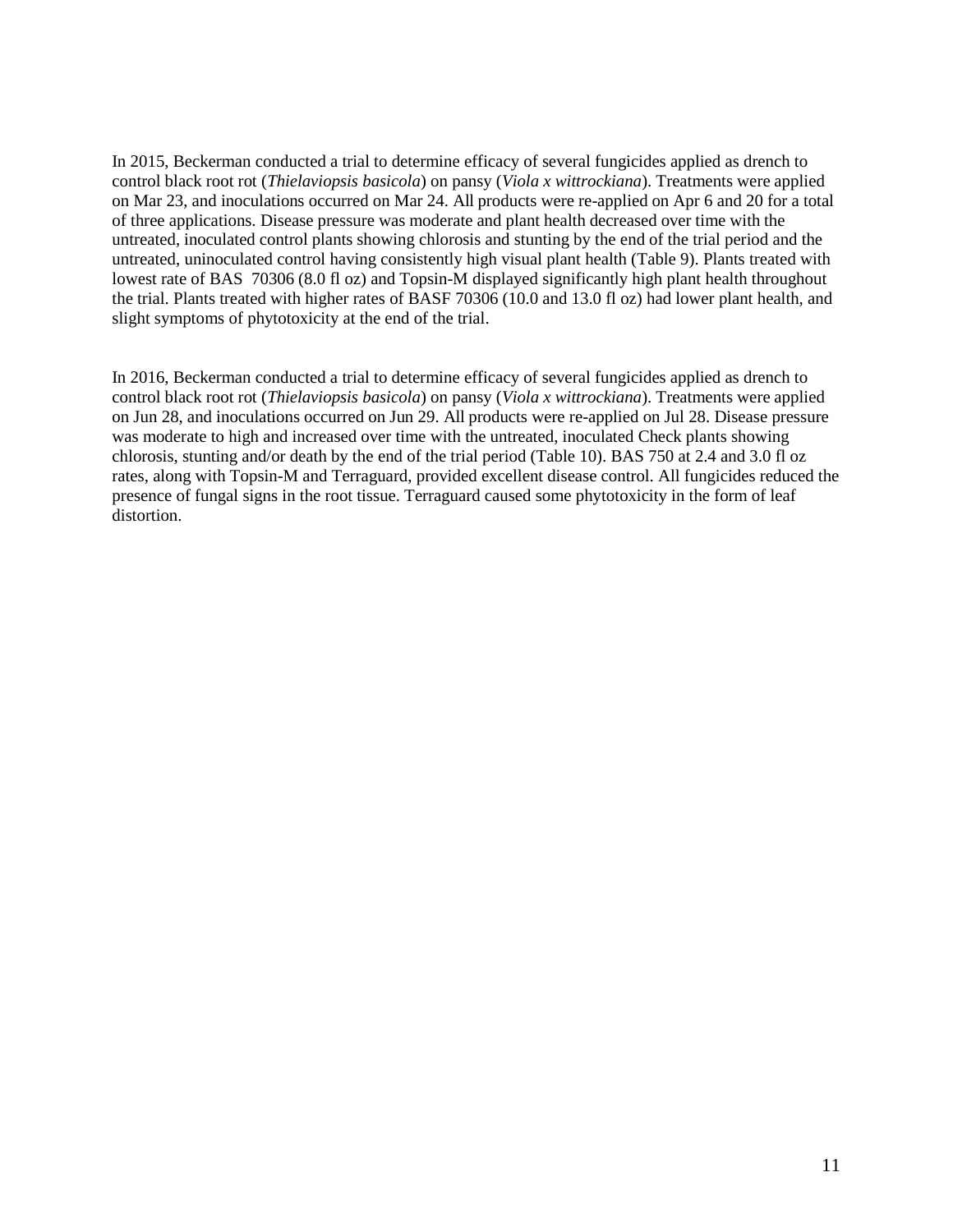|                                             |                                   | April 21                                   |                    |                                    | May 5                         |                  | May 19                        |                   |                              |
|---------------------------------------------|-----------------------------------|--------------------------------------------|--------------------|------------------------------------|-------------------------------|------------------|-------------------------------|-------------------|------------------------------|
| <b>Treatment</b>                            | <b>Rate Per</b><br><b>100 Gal</b> | <b>Plant</b><br><b>Health</b> <sup>x</sup> | Phyto <sup>y</sup> | <b>Root</b><br>Rating <sup>z</sup> | <b>Plant</b><br><b>Health</b> | Phyto            | <b>Plant</b><br><b>Health</b> | <b>Phyto</b>      | <b>Root</b><br><b>Rating</b> |
|                                             | 8 fl oz                           | 4.3a                                       | 0.6a               | 0.2a                               | 4.5 a                         | $0.6$ ab         | 4.5a                          | 0.8 <sub>bc</sub> | 0.5c                         |
| BAS 70306 (pyraclostrobin $+$ fluxapyroxad) | $10$ fl oz                        | 4.5a                                       | 0.5a               | 0.3a                               | $4.0$ ab                      | 1.6 a            | 3.0 <sub>bc</sub>             | 1.8 a             | 1.8 <sub>b</sub>             |
|                                             | 13f1oz                            | 4.1 a                                      | 0.5a               | 0.5a                               | $4.1$ ab                      | $0.5$ ab         | $3.8$ ab                      | $1.5$ ab          | 2.0 <sub>b</sub>             |
| Topsin-M WP ((thiophanate-methyl))          | 12 oz                             | 4.3a                                       | 0.3a               | 0.5a                               | 4.5 a                         | $0.5$ ab         | 4.1 a                         | 0.6 <sub>bc</sub> | 1.8 <sub>b</sub>             |
| Untreated uninoculated                      | $\overline{\phantom{0}}$          | 4.6a                                       | 0.0a               | 0.6a                               | 4.6a                          | 0.0 <sub>b</sub> | 4.6a                          | 0.0c              | 0.5c                         |
| Untreated inoculated                        | $\overline{\phantom{0}}$          | 4.1 a                                      | 0.0a               | 0.5a                               | 3.6 <sub>b</sub>              | 0.0 <sub>b</sub> | 2.8c                          | 0.0c              | 2.6a                         |

**Table 9. \* Efficacy on Black Root Rot (***Thielaviopsis basicola***) on Pansy (***Viola x wittrockiana***) 'Sorbet Series', Beckerman, IN, 2015.**

\* Not an IR-4 Experiment: Plant Disease Management Reports Vol 12: OT017.

 $x$  Rated on a scale of 0-5, where 1= severely stunted >90% leaf wilting or discoloration; 2= Severely stunted, >50% leaf wilting or discoloration; 3= Partly stunted, 30% leaf wilting or discoloration;  $4 = \langle 10\% \rangle$  leaf wilting or discoloration;  $5 =$  Healthy dark green leaves. Means followed by same letter do not differ significantly based on Fisher's Protected LSD test,  $P=0.05$ .

<span id="page-11-0"></span><sup>y</sup> Rated on a scale of 0-3, where 0= no symptoms, 1= partial stunting and <10% leaf burn, 2= partial stunting and 50% leaf burn, 3=severely stunted and >75% leaf burn.

<sup>z</sup>Rated on a scale of 0-4, where 0=healthy, white root with no sign of pathogen; 1= mostly white root, some browning; 2= mostly brown roots without signs of pathogen; 3= brown roots with limited pathogen signs; 4= mostly dead with pathogen signs.

|  |  |  | Table 10. * Efficacy on Black Root Rot (Thielaviopsis basicola) on Pansy (Viola x wittrockiana) 'Mixed Blue', Beckerman, IN, 2016. |  |  |  |
|--|--|--|------------------------------------------------------------------------------------------------------------------------------------|--|--|--|
|--|--|--|------------------------------------------------------------------------------------------------------------------------------------|--|--|--|

|                               |                                   | May 17                                             |                    | $M$ av 24                                           |       | May 31                                              |              |                                                  |  |
|-------------------------------|-----------------------------------|----------------------------------------------------|--------------------|-----------------------------------------------------|-------|-----------------------------------------------------|--------------|--------------------------------------------------|--|
| <b>Treatment</b>              | <b>Rate Per</b><br><b>100 Gal</b> | Percent<br>Symptom<br>Developm<br>ent <sup>x</sup> | Phyto <sup>y</sup> | Percent<br><b>Symptom</b><br><b>Developm</b><br>ent | Phyto | Percent<br><b>Symptom</b><br><b>Developm</b><br>ent | <b>Phyto</b> | Percent<br><b>Root</b><br>Infection <sup>z</sup> |  |
|                               | $1.8f1$ oz                        | 10.8a                                              | 1.1                | 25.8a                                               | 1.2   | 13.3 <sub>b</sub>                                   | 1.2          | $41.7$ ab                                        |  |
| BAS 750 (mefentrifluconazole) | $2.4$ fl oz                       | 4.2a                                               | 1.0                | 4.2 <sub>b</sub>                                    | 1.0   | 10.8 <sub>b</sub>                                   | 1.0          | 33.3 <sub>b</sub>                                |  |
|                               | $3.0$ fl oz                       | 1.7a                                               | 1.0                | 3.3 <sub>b</sub>                                    | 1.0   | 14.2 <sub>b</sub>                                   | 1.0          | 15.8 <sub>b</sub>                                |  |
| Terraguard SC (triflumizole)  | $24 \text{ fl oz}$                | 8.3 a                                              | 1.0                | 13.3 ab                                             | 1.5   | 8.3 <sub>b</sub>                                    | 1.7          | 24.2 <sub>b</sub>                                |  |
| Untreated inoculated          | -                                 | 10.8a                                              | 1.0                | 25.8a                                               | 0.1   | 33.3 $a^w$                                          | 1.0          | 66.7 a                                           |  |

\* Not an IR-4 Experiment: Plant Disease Management Reports Vol 12: OT019.

<sup>x</sup> Above ground symptom development was assessed by percent of replicate exhibiting chlorosis, necrosis or stunting. Means followed by same letter do not differ significantly based on Tukey-Kramer HSD test,  $P=0.05$ .

<span id="page-11-1"></span>y Rated on a scale of 1-5, where 1= no symptoms;  $2 =$  slight stunting and 1-20% leaf yellowing;  $3 =$  partial stunting and 20-40% leaf yellowing;  $4 =$  severely stunted

12 and 40-60% leaf yellowing;  $5 = 80 - 100\%$  stunting and/or chlorosis.

<sup>z</sup> Rated on a scale of 0-4, where 0= healthy, white root with no sign of pathogen; 1= mostly white root, some browning; 2= mostly brown roots without signs of pathogen; 3= brown roots with limited pathogen signs; 4= mostly dead with pathogen signs.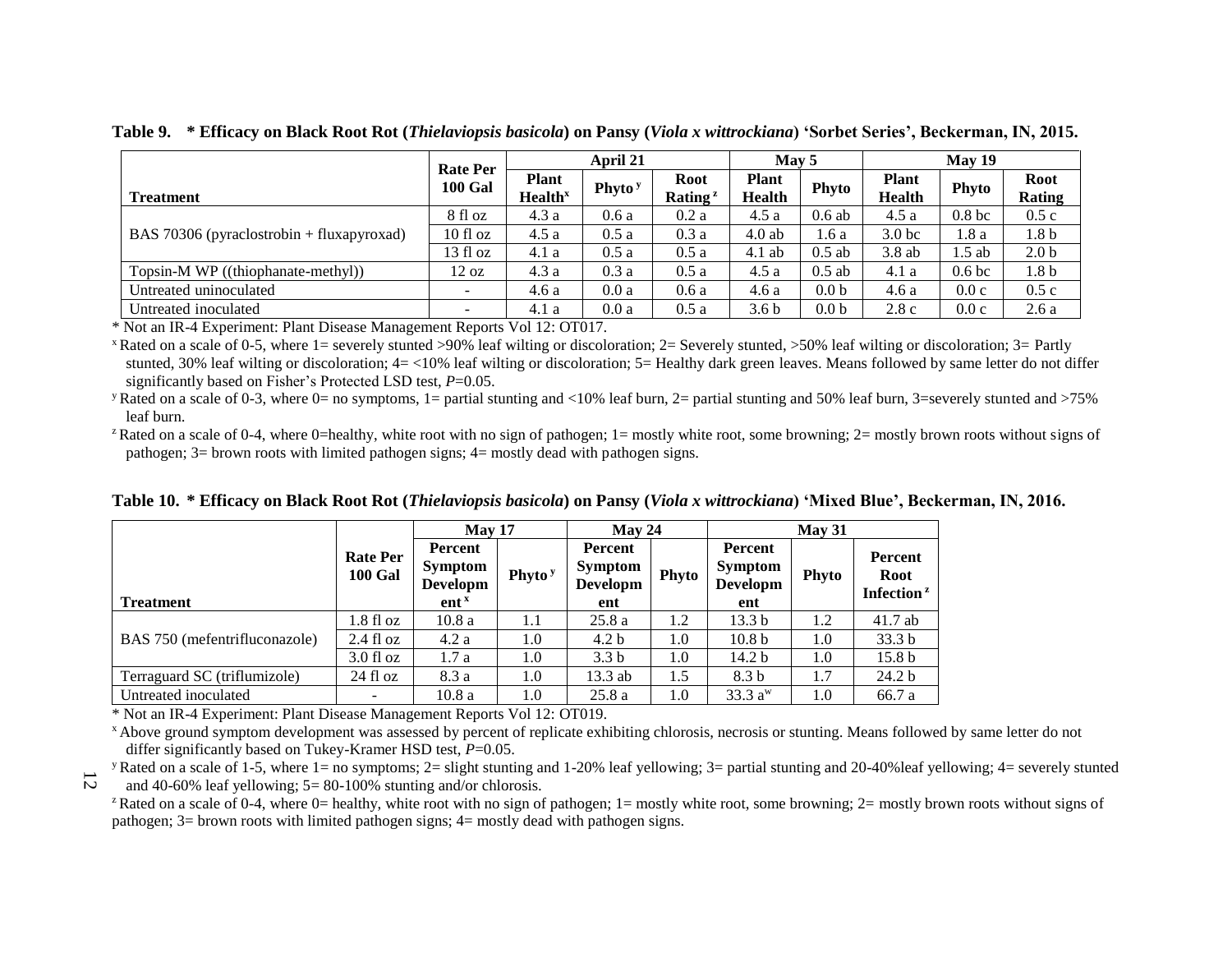In 2016, Beckerman conducted a trial to determine efficacy of several fungicides applied as drench to control black root rot (*Thielaviopsis basicola*) on vinca (*Catharanthus roseus*). Treatments were applied on Jun 28, and inoculations occurred on Jun 29. All products were re-applied as drenches on Jul 28. Disease pressure was moderate to high and increased over time with the untreated, inoculated Check plants showing chlorosis, stunting and/or death by the end of the trial period [\(Table 11\)](#page-12-0). BAS 750 at 2.4 and 3.0 fl oz rates, along with Topsin-M and Terraguard, provided excellent disease control. All fungicides reduced the presence of fungal signs in the root tissue. Terraguard caused some phytotoxicity in the form of leaf distortion.

<span id="page-12-0"></span>

|                                             | Table 11. * Efficacy on Black Root Rot (Thielaviopsis basicola) on Vinca (Catharanthus roseus) |
|---------------------------------------------|------------------------------------------------------------------------------------------------|
| 'Mediterranean Mixed', Beckerman, IN, 2016. |                                                                                                |

|                                   | <b>Rate Per</b>          | <b>Disease Severity</b> x |               |                   | <b>Root</b>       |                     |
|-----------------------------------|--------------------------|---------------------------|---------------|-------------------|-------------------|---------------------|
| <b>Treatment</b>                  | <b>100 Gal</b>           | <b>Jul 20</b>             | <b>Jul 28</b> | Aug 2             | Aug 14            | Rating <sup>y</sup> |
|                                   | $1.8f1$ oz               | 4.66a                     | 4.33a         | 4.33a             | $4.33$ ab         | 1.33 <sub>b</sub>   |
| BAS 750 (mefentrifluconazole)     | $2.4 \text{ fl oz}$      | 4.17a                     | 4.33a         | 4.17a             | 3.58 ab           | 0.50 <sub>b</sub>   |
|                                   | $3.0$ fl oz              | $3.58$ ab                 | 3.42 ab       | $3.50$ ab         | $3.00$ ab         | 0.50 <sub>b</sub>   |
| Terraguard SC (triflumizole)      | 6 fl oz                  | 3.75a                     | $3.67$ ab     | $3.67$ ab         | $3.08$ ab         | 0.83 <sub>b</sub>   |
| Topsin-M WSB (thiophanate-methyl) | $12 \text{ oz}$          | 4.0a                      | $3.67$ ab     | $3.50$ ab         | 4.83a             | 0.17 <sub>b</sub>   |
| Untreated inoculated              | $\overline{\phantom{0}}$ | 4.33a                     | $3.50$ ab     | 2.50 <sub>b</sub> | 2.17 <sub>b</sub> | 3.33a               |

\* Not an IR-4 Experiment: Plant Disease Management Reports Vol 12:OT015.

 $\overline{x}$  Rated on a scale of 1-5, where 5= healthy; 4= minor chlorosis; 3= moderate chlorosis/stunting; 2= severe chlorosis/wilting; 1= plant dead. Means followed by same letter do not differ significantly based on Tukey-Kramer HSD test, *P*=0.05.

<sup>y</sup> Rated on a scale of 0-4, where 0= healthy, white root with no sign of pathogen;  $1=$  mostly white root, some browning; 2= mostly brown roots without signs of pathogen; 3= brown roots with limited pathogen signs; 4= mostly dead with pathogen signs.

In 2016, Hausbeck conducted a trial to determine efficacy of several fungicides applied as drench to control black root rot (*Thielaviopsis basicola*) on pansy (*Viola x wittrockiana*). Treatments were applied on Apr 25 to plants that were inoculated the same day. Select fungicides were reapplied at a 10 or 14-day interval as indicated in [Table 12.](#page-13-0) Disease pressure was severe in this trial with 83.0% of the untreated inoculated control plants dead and an average plant health rating of 4.8 by 16 May. The industry standard OHP 6672 F was highly efficacious with treated plants showing no symptoms of *T. basicola* infection. Pyraziflumid and Empress Intrinsic were ineffective. Plants treated with Tourney 50WDG were stunted compared to the uninoculated Checks, however, more research is needed to determine if this stunting was a result of pathogen infection or phytotoxicity from the fungicide. No phytotoxicity was observed from any treatment.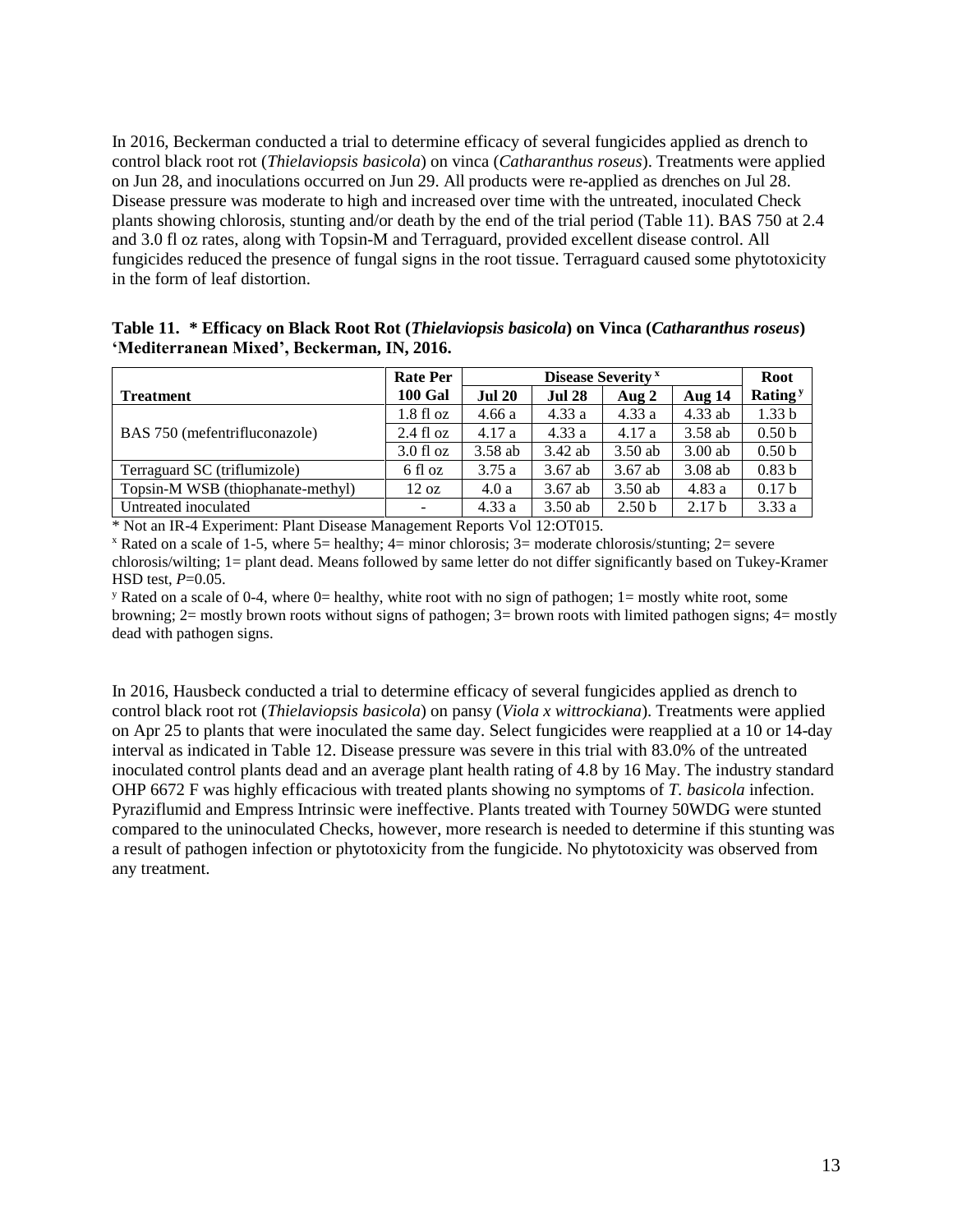| <b>Treatment and</b>                               | <b>Rate Per</b>      |                   | <b>Plant Health Rating</b> <sup>x</sup> |                   |                  |       | <b>Plant Death</b> $(\% )$ |        |                    |  |
|----------------------------------------------------|----------------------|-------------------|-----------------------------------------|-------------------|------------------|-------|----------------------------|--------|--------------------|--|
| application interval                               | <b>100 Gal</b>       | May 2             | May 5                                   | May 10            | May $16$         | May 2 | May 5                      | May 10 | <b>May 16</b>      |  |
| Empress Intrinsic SC (pyraclostrobin)<br>$14$ -day | $3.0$ fl oz          | 1.2 a             | 2.7 <sub>b</sub>                        | 4.2 <sub>b</sub>  | 4.8c             | 0.0   | 0.0                        | 17.0   | 83.0 b             |  |
| OHP 6672 F (thiophanate-methyl)<br>$14$ -day       | $14.5$ fl oz         | 1.0a              | 1.0a                                    | 1.0 a             | 1.0a             | 0.0   | 0.0                        | 0.0    | 0.0a               |  |
|                                                    | $1.69$ fl oz         | 2.0 <sub>b</sub>  | 3.7c                                    | 4.3 <sub>bc</sub> | 5.0c             | 0.0   | 33.0                       | 67.0   | 100.0 <sub>b</sub> |  |
| Pyraziflumid 20SC (pyraziflumid)<br>$10$ -day      | $3.38 \text{ fl oz}$ | 2.5c              | 4.3c                                    | 4.8c              | 4.8c             | 0.0   | 33.0                       | 83.0   | 83.0 b             |  |
|                                                    | $6.76$ fl oz         | 2.2 <sub>bc</sub> | 4.2c                                    | 4.7 <sub>bc</sub> | 4.8c             | 0.0   | 17.0                       | 67.0   | 83.0 b             |  |
| Tourney 50WDG (metconazole)<br>one application     | $4.0 \text{ oz}$     | 1.2 a             | 1.3a                                    | 1.3 a             | 2.2 <sub>b</sub> | 0.0   | 0.0                        | 0.0    | 0.0a               |  |
| <b>Uninoculated Control</b>                        |                      | 1.0 a             | 1.0a                                    | 1.0 a             | 1.0a             | 0.0   | 0.0                        | 0.0    | 0.0a               |  |
| <b>Inoculated Control</b>                          |                      | 2.2 <sub>bc</sub> | 3.7c                                    | 4.3 <sub>bc</sub> | 4.8c             | 0.0   | 17.0                       | 33.0   | 83.0 b             |  |

**Table 12. \* Efficacy on Black Root Rot (***Thielaviopsis basicola***) on Pansy (***Viola x wittrockiana***) 'Northern Lights', Hausbeck, MI, 2016.**

<span id="page-13-0"></span>\* Not an IR-4 Experiment: Plant Disease Management Reports Vol 11:OT031.

<sup>x</sup> Rated on a scale of 1-5, where 1=healthy, 2=chlorosis/stunting, 3=minor wilting, 4=moderate/severe wilting, 5=plant death. Means followed by same letter do not differ significantly based on Fisher LSD test, *P*=0.05.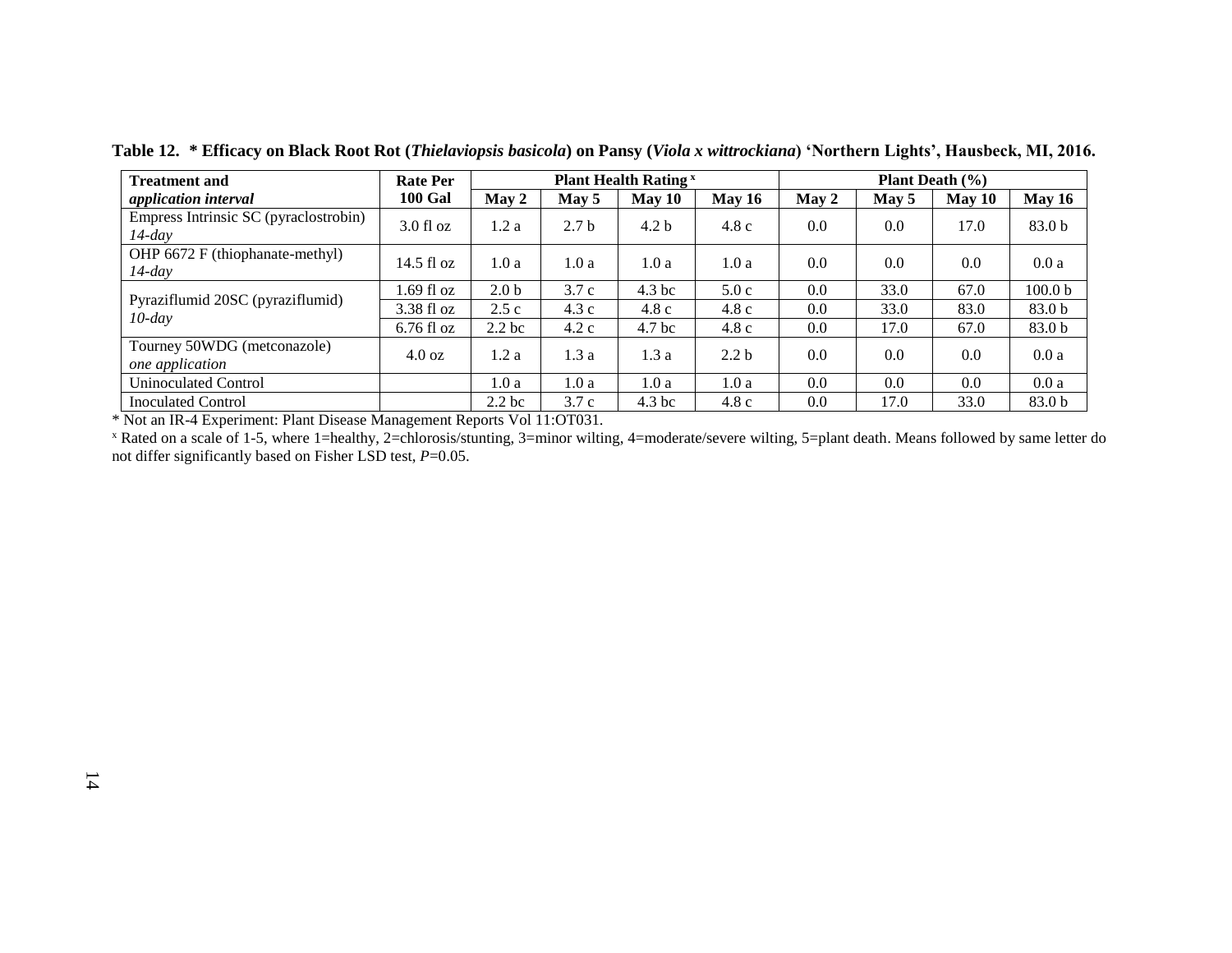In 2017, Hand conducted a trial to determine efficacy of several fungicides applied as drench to control black root rot (*Thielaviopsis basicola*) on petunia (*Petunia x hybrida*). Treatments were applied on Jan 17, and inoculations occurred on Jan 19. Disease pressure was moderate in this trial and increased progressively over time with untreated, inoculated control plants showing moderate to severe chlorosis and stunting by the end of the trial period [\(Table 13\)](#page-14-0). A20808C, Medallion and Mural provided excellent control, 3336 was less effective, while A19649B was ineffective. A19649B caused bleaching on leaves of plants treated within one-week post application.

<span id="page-14-0"></span>**Table 13. \* Efficacy on Black Root Rot (***Thielaviopsis basicola***) on Petunia (***Petunia x hybrida***) 'Madness Yellow', Hand, OH, 2017.**

|                                                 | <b>Rate Per</b>    |                    |                    | <b>Disease Severity</b> x |                   |
|-------------------------------------------------|--------------------|--------------------|--------------------|---------------------------|-------------------|
| <b>Treatment</b>                                | <b>100 Gal</b>     | <b>Jan 26</b>      | Feb 2              | Feb 9                     | <b>Feb 16</b>     |
| A19649B SC (A19649B)                            | 13f1oz             | 2.16a              | 2.87a              | $3.00$ ab                 | 3.20a             |
| A20808C SC (A20808C)                            | $27$ fl oz         | 1.61 <sub>bc</sub> | $1.58$ cd          | 1.75c                     | 1.88c             |
| Cleary's 3336 SC (thiophanate-methyl)           | $24 \text{ fl oz}$ | $2.04$ ab          | $2.29$ ab          | $2.41$ bc                 | $2.41$ bc         |
| Medallion 50WG (fludioxonil)                    | $2 \text{ oz}$     | 1.58 <sub>bc</sub> | 1.79 <sub>bc</sub> | 1.87c                     | 1.95c             |
| Mural 45WG (azoxystrobin +<br>benzovindiflupyr) | 3 oz               | $1.45$ cd          | 1.66 <sub>bc</sub> | 1.79c                     | 1.83c             |
| Untreated uninoculated                          |                    | 1.00 <sub>d</sub>  | 1.00 <sub>d</sub>  | 1.00 <sub>d</sub>         | 1.00 <sub>d</sub> |
| Untreated inoculated                            |                    | $2.00$ ab          | 2.79a              | 3.12a                     | 3.29a             |

\* Not an IR-4 Experiment: Plant Disease Management Reports Vol 11:OT026. Not all treatments included in table. <sup>x</sup> Rated on a scale of 1-5, where 1=healthy; 2=minor chlorosis; 3=moderate chlorosis/stunting; 4=severe chlorosis/wilting; 5=plant dead. Means followed by same letter do not differ significantly based on Tukeys HSD test, *P*=0.05.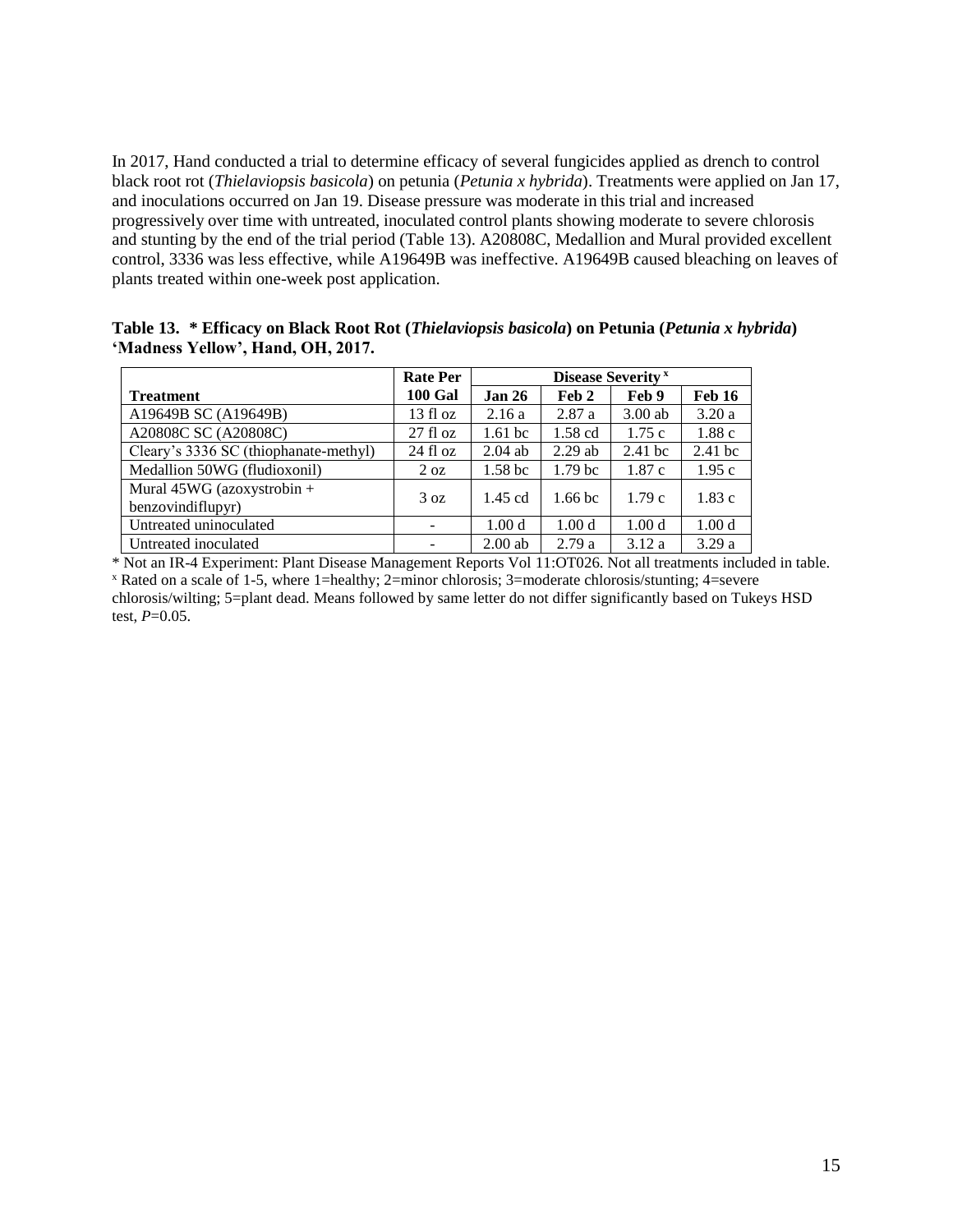#### <span id="page-15-0"></span>*Efficacy Summary by Product/Active Ingredient*

A brief efficacy summary for select products is given below, with a reminder that there are very limited data available to draw definitive conclusions for product efficacy on *Thielaviopsis basicola*. Products were selected based on interest in these products for testing in the 2018 Non-Oomycete Root Rot efficacy project, and on whether product is registered or not for this root rot species.

<span id="page-15-1"></span>*A19649B.* This active ingredient provided poor efficacy on *Thielaviopsis basicola* in a pansy experiment.

<span id="page-15-2"></span>*A20808C.* This active ingredient provided good efficacy on *Thielaviopsis basicola* in a pansy experiment.

<span id="page-15-3"></span>*Azoxystrobin.* Heritage provided poor efficacy on *Thielaviopsis basicola* in a pansy experiment.

<span id="page-15-4"></span>*Azoxystrobin + benzovindiflupyr.* Mural provided excellent efficacy on *Thielaviopsis basicola* in a petunia experiment.

<span id="page-15-5"></span>*Cyazofamid***.** Cyazofamid SC provided poor efficacy on *Thielaviopsis basicola* in a pansy experiment.

<span id="page-15-6"></span>**Didecyl dimethyl ammonium chloride.** L KleenGrow provided poor efficacy on a severe *Thielaviopsis basicola* pressure in a pansy experiment; the standard 3336 also provided poor efficacy.

<span id="page-15-7"></span>*Fludioxonil.* Medallion provided excellent efficacy on *Thielaviopsis basicola* in a petunia experiment, and poor and excellent in 2 pansy trials. In another pansy trial, poor efficacy on a severe *Thielaviopsis basicola* pressure was obtained; the standard 3336 also provided poor efficacy.

<span id="page-15-8"></span>*Fludioxonil+Mefenoxam.* Hurricane provided mediocre efficacy, but better than the standard 3336, on a severe *Thielaviopsis basicola* pressure in a pansy experiment.

<span id="page-15-9"></span>*Fluxapyroxad + Pyraclostrobin.* This active ingredient provided mixed efficacy (poor to excellent) on *Thielaviopsis basicola* in 3 experiments on pansy and petunia. The lower rates (4-8 fl oz) looked more efficacious, while higher rates might be phytotoxic.

<span id="page-15-10"></span>*Gliocladium catenulatum strain J1446.* Prestop WP provided poor efficacy on *Thielaviopsis basicola* in a pansy experiment.

<span id="page-15-11"></span>*Mefentrifluconazole.* BAS 750 provided excellent efficacy on *Thielaviopsis basicola* in 2 pansy and vinca experiments.

<span id="page-15-12"></span>*Metconazole.* provided good efficacy on *Thielaviopsis basicola* in a pansy experiment.

<span id="page-15-13"></span>*Polyoxin D.* Endorse provided excellent efficacy on *Thielaviopsis basicola* in a pansy experiment. In another trial, Veranda O provided mediocre efficacy on a severe *Thielaviopsis basicola* pressure, but it performed better than the standard 3336.

<span id="page-15-14"></span>*Potassium phosphite.* Vital provided excellent efficacy on *Thielaviopsis basicola* in a pansy experiment.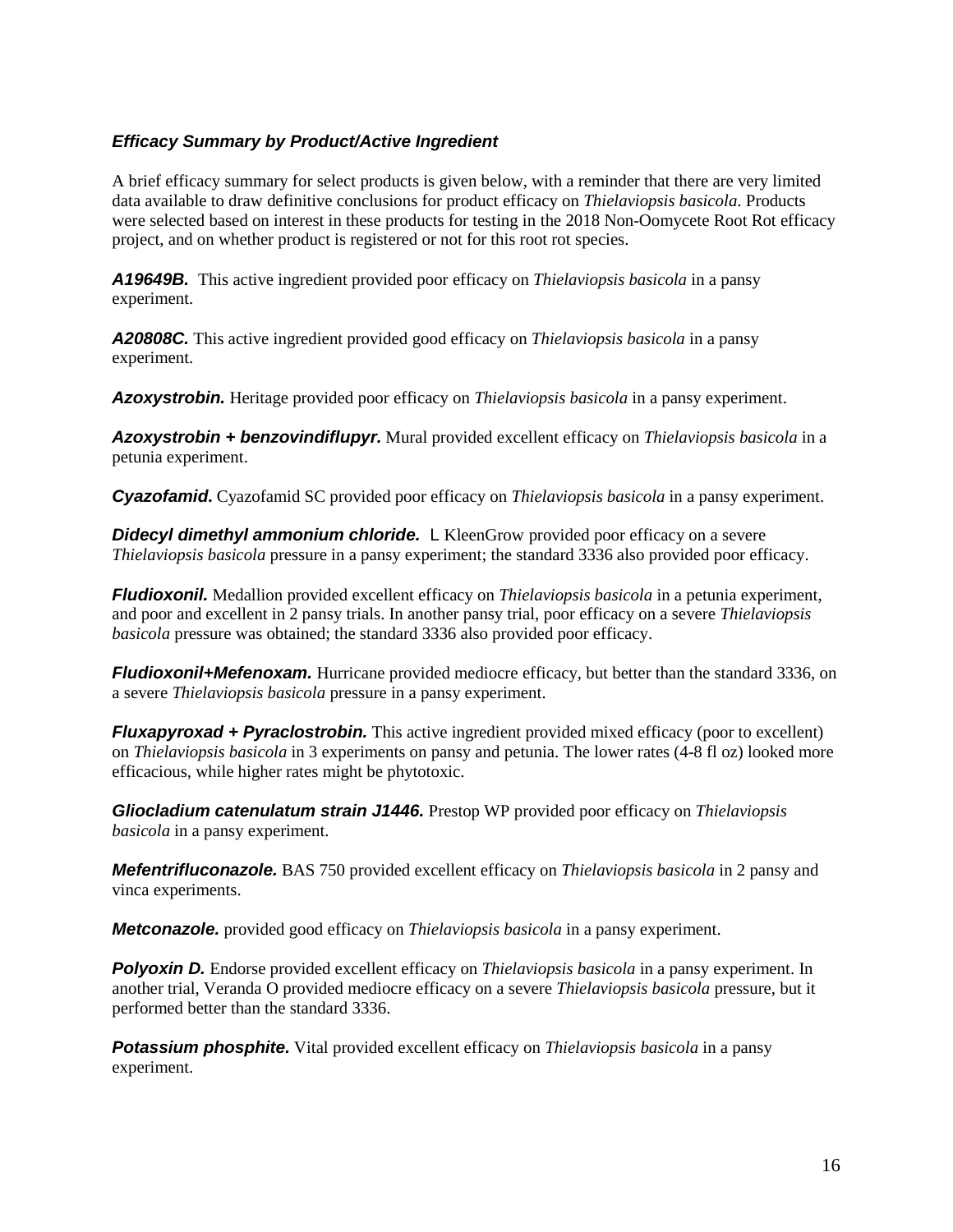<span id="page-16-0"></span>*Pyraclostrobin.* Empress Intrinsic provided excellent efficacy on *Thielaviopsis basicola* in a petunia experiment, but mediocre efficacy in a pansy trial.

<span id="page-16-1"></span>*Pyraziflumid.* Pyraziflumid SC provided poor efficacy on *Thielaviopsis basicola* in a pansy experiment.

<span id="page-16-2"></span>*Streptomyces griseoviridis strain K61.* Mycostop G provided poor efficacy on *Thielaviopsis basicola* in a pansy experiment.

<span id="page-16-3"></span>**Thiophanate methyl.** This active ingredient, used as a standard, generally provided excellent efficacy in 9 experiments on pansy, petunia and vinca.

<span id="page-16-4"></span>**Triflumizole.** Terraguard, used as a standard generally provided excellent efficacy in 3 experiments on pansy and petunia.

<span id="page-16-5"></span>*Triticonazole.* Trinity provided poor efficacy on a severe *Thielaviopsis basicola* pressure in a pansy experiment; the standard 3336 also provided poor efficacy.

#### <span id="page-16-6"></span>*Phytotoxicity*

In 2014, plants treated with higher rates of BAS 703 (6 and 8 fl oz) and Empress Intrinsic (3 fl oz) were phytotoxic to pansies and consequently allowed pathogen entry, resulting in lowered plant quality and root health; in 2015, higher rates of BASF 703 (10.0 and 13.0 fl oz) had lower plant health, and slight symptoms of phytotoxicity at the end of the trial in another pansy trial. In a vinca trial, Terraguard caused some phytotoxicity in the form of leaf distortion. In a petunia trial, A19649B caused bleaching on leaves of plants within one-week post application.